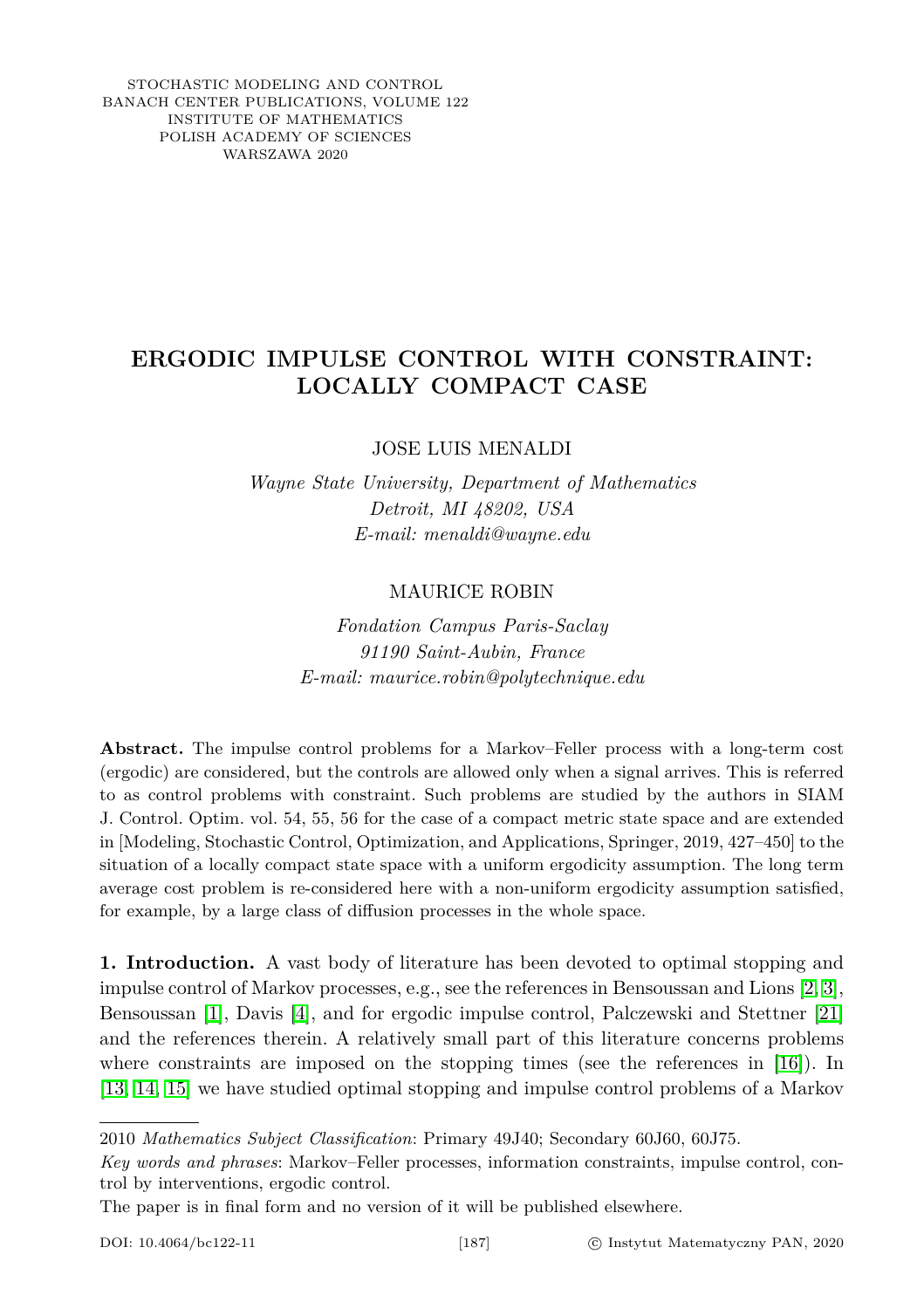process  $x_t$  when the stopping times must satisfy a constraint, namely, the control is allowed to take place only at the jump times of a given process *yt*, these times representing the arrival of a signal. In these references, *x<sup>t</sup>* belongs to a compact metric space, and an extension to a locally compact Polish space appears in [\[16\]](#page-19-1) under a uniform ergodicity assumption for what concerns the ergodic impulse control. In particular, this means that the case when  $x_t$  is a diffusion process in the whole space  $\mathbb{R}^d$  is not covered.

The aim of the present work is to address the ergodic impulse control problem with constraint, with a locally compact state space, under more general ergodicity assumptions. We use a similar method as in the previous work, namely, relying on an auxiliary problem in discrete time, which here turns out to give an HJB equation which is of the same type of the equation for semi-Markov decision processes (as in Jaśkiewicz [\[8\]](#page-19-5), Luque-Vasquez and Hernandez-Lerma [\[11\]](#page-19-6). We use specific additional assumptions, in particular to obtain an optimal control based on the exit times of a continuation region as it is usual for classical impulse control.

The paper is organized as follows. In Section 2, we introduce the statement of the problem (definitions the uncontrolled process, which is the two components process  $(x_t, y_t)$ , the admissible controls, the total average cost). Section 3 includes the main assumptions and preliminary properties. Section 4 presents the HJB equations. In Section 5, we study the existence of an optimal control based on the exit time of a continuation region. Section 6 gives comments on the ergodicity assumptions and Section 7 adds a few remarks on the case of diffusion processes.

**2. Statement of the problem.** In short, an impulse control problem for a Markov– Feller process with a long-term cost (ergodic) is considered, but the controls are allowed only when a signal arrives, but the details are many. Let us begin with some notation, definitions, comments, and the actual statement of our ergodic problem.

### **2.1. The uncontrolled process.** First let us mention our

*Basic notation*:

- $\mathbb{R}^+ = [0, \infty], E$  a locally compact, separable and complete metric space (in short, a locally compact Polish space), and also  $\mathbb{N}_0 = \{0, 1, \dots\}$  (i.e., natural numbers and 0),  $\overline{\mathbb{N}}_0 = \mathbb{N}_0 \cup \{\infty\};$
- B(*Z*) the Borel *σ*-algebra of sets in *Z*, *B*(*Z*) the space of real-valued Borel and bounded functions on  $Z$ ,  $C_b(Z)$  the space of real-valued continuous and bounded functions on  $Z$ ,  $C_0(Z)$  real-valued continuous functions vanishing at infinity on *Z*, i.e., a real-valued continuous function *v* belongs to  $C_0(Z)$  if and only if for every  $\varepsilon > 0$  there exists a compact set *K* of *Z* such that  $|v(z)| < \varepsilon$  for every *z* in  $Z \setminus K^1$  $Z \setminus K^1$ , and also, if necessary,  $B^+(Z)$ ,  $C_b^+(Z)$ ,  $C_0^+(Z)$  for nonnegative functions; usually either  $Z = E$  or  $Z = E \times \mathbb{R}^+$ ;
- the canonical space  $D(\mathbb{R}^+, Z)$  of cad-lag functions, with its canonical process denoted by  $z_t(\omega) = \omega(t)$  for any  $\omega \in D(\mathbb{R}^+, Z)$ , and its canonical filtration  $\mathbb{F}^0 = {\{\mathcal{F}_t^0 : t \geq 0\}}$ ,  $\mathcal{F}_t^0 = \sigma(z_s : 0 \le s \le t).$

<span id="page-1-1"></span><span id="page-1-0"></span><sup>&</sup>lt;sup>1</sup>Typically  $E = \mathbb{R}^d$  and this means that  $v(z) \to 0$  as  $|z| \to \infty$ .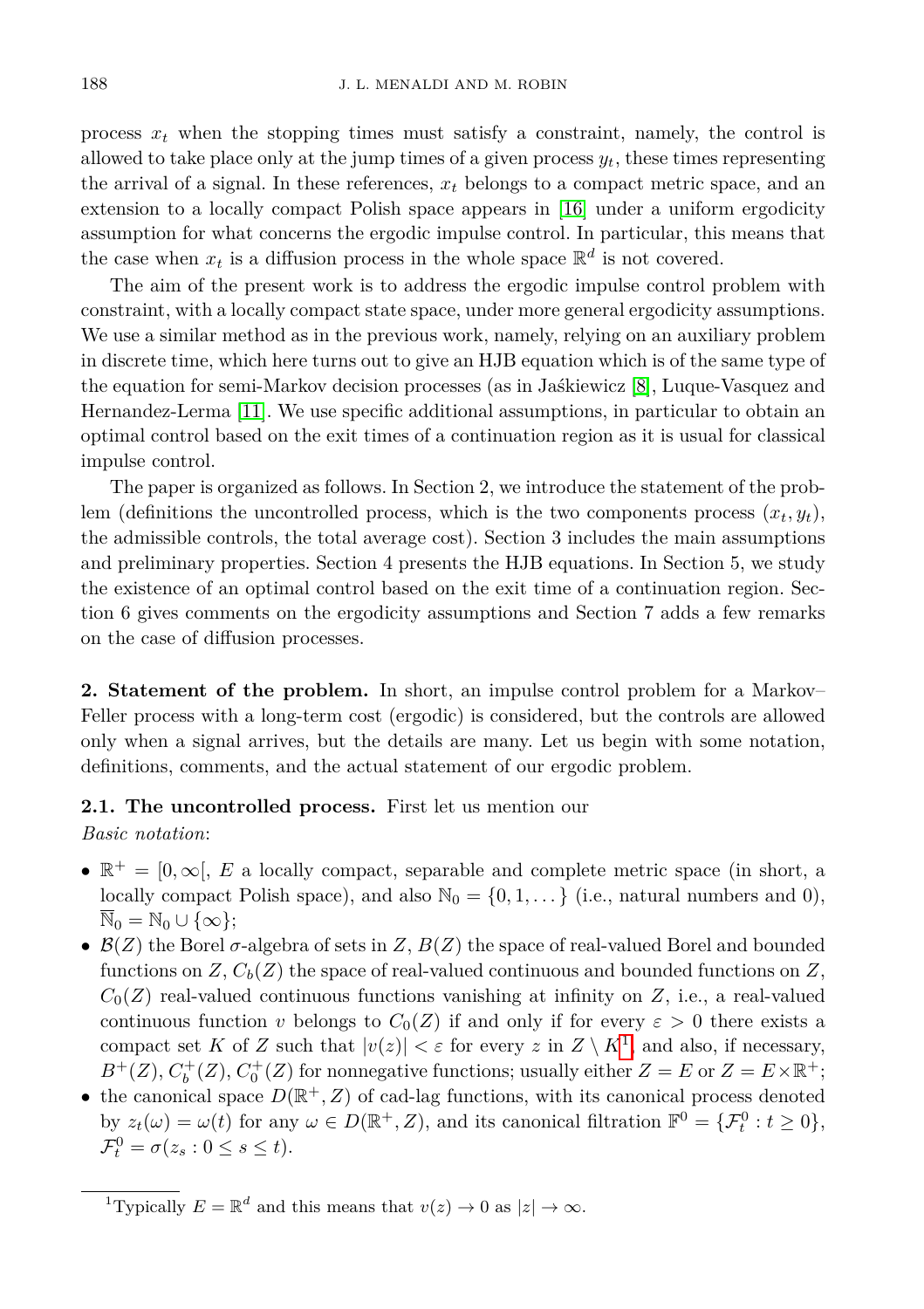ASSUMPTION 2.1. Let  $(\Omega, \mathbb{F}, x_t, y_t, P_{xy})$  be a (realization of a) strong and normal homo*geneous Markov process, on*  $\Omega = D(\mathbb{R}^+, E \times \mathbb{R}^+)$  *with its canonical filtration universally completed*  $\mathbb{F} = \{ \mathcal{F}_t : t \geq 0 \}$  *with*  $\mathcal{F}_{\infty} = \mathcal{F}$ *, where*  $(x_t, y_t)$  *is the canonical process having values in*  $E \times \mathbb{R}^+$ *, and*  $\mathbb{E}_{xy}$  *denotes the expectation relative to*  $P_{xy}$ *.* 

- (a) It is also assumed that  $x_t$  is a Markov process by itself (referred as the reduced state), *with a*  $C_0$ -semigroup  $\Phi_x(t)$  (*i.e.*,  $\Phi_x(t)C_0(E) \subset C_0(E)$ ,  $\forall t \geq 0$ ), and infinitesimal *generator*  $A_x$  *with domain*  $\mathcal{D}(A_x) \subset C_0(E)$ *.*
- (b) *The process y<sup>t</sup>* (*which is referred to as the* signal *process*) *has jumps to zero at times*  $\tau_1, \ldots, \tau_n \to \infty$  and  $y_t = t - \tau_n$  for  $\tau_n \leq t < \tau_{n+1}$  (*i.e.*,  $\tau_1$  *is the time of the first jump –to zero– of yt, each jump is 'the signal' and y<sup>t</sup> is exactly the 'time elapsed since the last jump or signal'*), and if  $y_0 = 0$  and  $\tau_0 = 0$  then it is assumed that *conditionally to*  $x_t$ , the intervals between jumps  $T_n = \tau_n - \tau_{n-1}$  are independent, *identically distributed random variables with a continuous intensity function satisfying*  $k_0 \leq \lambda(x, y) \leq k_1$ , for suitable positive constants.

REMARK 2.1. Actually, we begin with a realization of the reduced state process  $x_t$  on the canonical space  $D(\mathbb{R}^+, E)$  and the signal process  $y_t$  is constructed based on the given intensity  $\lambda(x, y)$ , and this procedure yields a  $C_0(E \times \mathbb{R}^+)$ -semigroup denoted by  $\Phi_{xy}(t)$ . Thus, in view of Palczewski and Stettner [\[19\]](#page-19-7), all this implies that both semigroups Φ*x*(*t*) and  $\Phi_{xy}(t)$  have the Feller property, i.e.,  $\Phi_x(t)C_b(E) \subset C_b(E)$  and  $\Phi_{xy}(t)C_b(E \times \mathbb{R}^+) \subset$  $C_b(E\times\mathbb{R}^+)$ , and since only a strong and normal Markov process is assumed, the semigroup  $\Phi_{xy}(t)$  is (initially) acting on  $B(E\times\mathbb{R}^+)$  and so, weak (or stochastic) continuity is deduced from the assumption of a cad-lag realization, which means that

$$
(x, y, t) \mapsto \mathbb{E}_{xy} \{h(x_t, y_t)\} \text{ is a continuous function, } (1)
$$

for any *h* in  $C_b(E\times\mathbb{R}^+)$ . In [\[13,](#page-19-2) [14,](#page-19-3) [15\]](#page-19-4) a probabilistic construction of the signal process  $y_t$ was described, but there are other ways to construct  $\Phi_{xy}(t)$ . For instances, begin with the process  $(x_t, \tilde{y}_t)$  with  $\tilde{y}_t = y + t$  having infinitesimal generator  $A^0 = A_x + \partial_y$  and a  $C_0(E \times \mathbb{R}^+)$ -semigroup. Then, add the perturbation  $Bh(x, y) = \lambda(x, y)[h(x, 0) - h(x, y)]$ , which is a bounded operator generating a  $C_0(E \times \mathbb{R}^+)$ -semigroup, with domain  $\mathcal{D}(B)$  =  $C_0(E \times \mathbb{R}^+)$ . Hence  $A_{xy} = A^0 + B$  generates a  $C_0(E \times \mathbb{R}^+)$ -semigroup, with  $\mathcal{D}(A_{xy}) =$  $\mathcal{D}(A^0)$ , e.g., see Ethier and Kurtz [\[6,](#page-19-8) Section 1.7, pp. 37–40, Theorem 7.1]. Therefore  $A_{xy}$ will also denote the weak infinitesimal generator in  $C_b(E \times \mathbb{R}^+)$ , in several places of the following sections.

<span id="page-2-1"></span>REMARK 2.2. Note that Assumption [2.1](#page-1-1) (b) on  $y_t$  means, in particular, that

$$
P_{x0}\big\{T_n \in (t, t+dt) \mid x_s, \ 0 \le s \le t\big\} = \lambda(x_t, t) \exp\Bigl(-\int_0^t \lambda(x_s, s) \,ds\Bigr) dt,\tag{2}
$$

and then it is deduced that  $\Phi_{xy}(t)$  has an infinitesimal generator  $A_{xy} = A_x + A_y$  with

<span id="page-2-0"></span>
$$
A_y \varphi(x, y) = \partial_y \varphi(x, y) + \lambda(x, y) [\varphi(x, 0) - \varphi(x, y)], \tag{3}
$$

and recall that  $\partial_y$  denotes the derivative with respect to *y*, and that  $\lambda \geq 0$  and  $\lambda \in$  $C_b(E \times \mathbb{R}^+)$ . Moreover, using the law of  $\tau_1$  as in [\(2\)](#page-2-0) and the Feller property of  $(x_t, y_t)$ , it is also deduced that

$$
(x,y) \mapsto \mathbb{E}_{xy} \{ g(x_{\tau_1}) \} \quad \text{belongs to} \quad C_b(E \times \mathbb{R}^+), \tag{4}
$$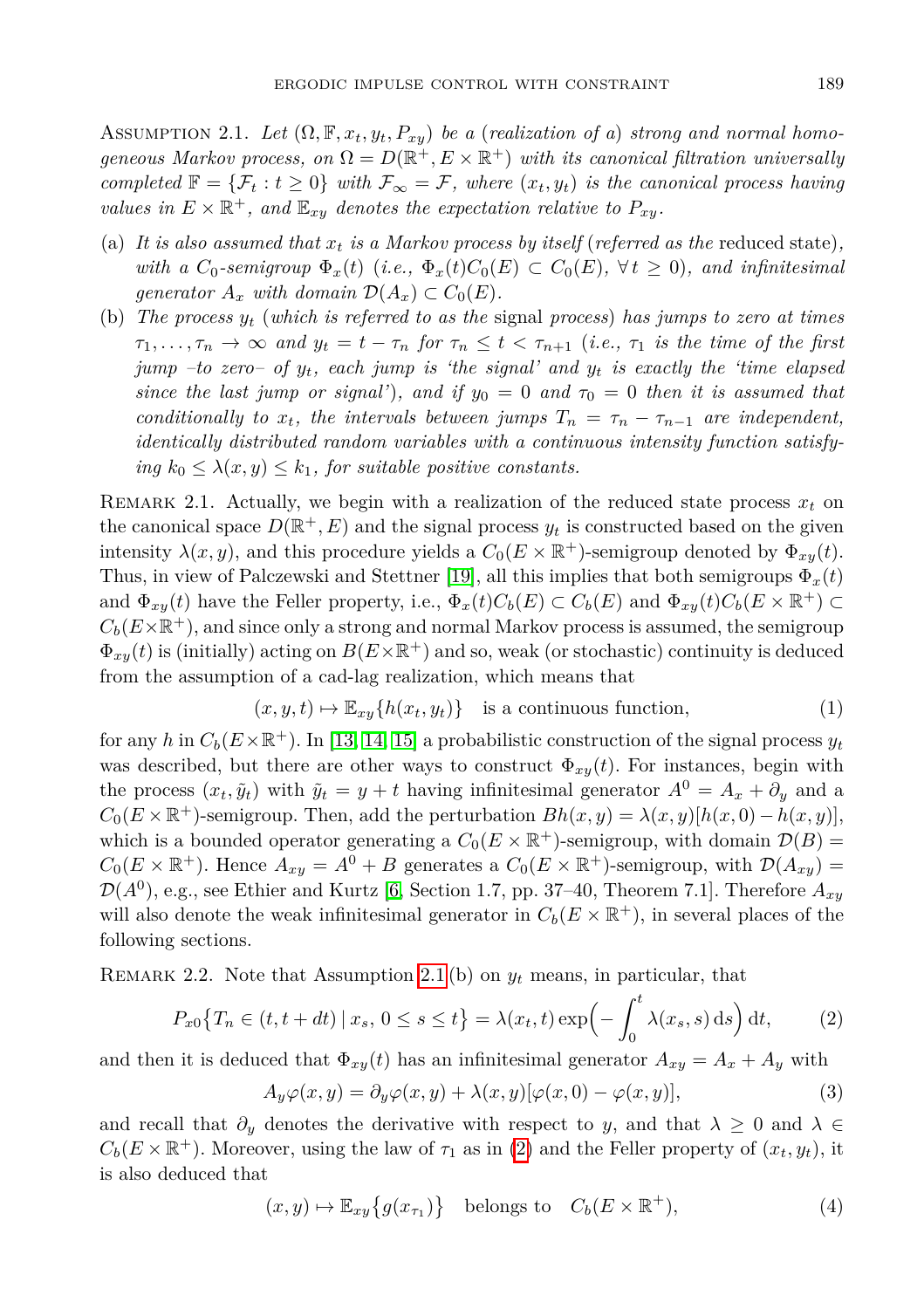for any *g* in  $C_b(E)$ . Note that if we begin with a sequence  $\{T_1, T_2, \ldots\}$  of IID random variables and  $y_0 = y$  then  $\tau_1$  (the first signal) is random variable independent of  $T_1, T_2, \ldots$ with distribution

$$
P_{xy}\{\tau_1 \in [a, b]\} = \frac{P_{x0}\{T_1 \in [a+y, b+y]\}}{P_{x0}\{T_1 \ge y\}}
$$

Furthermore, in turn, by applying Dynkin's formula to  $A_{xy}\varphi(x,y) = f(x,y)$ , it follows that

$$
(x, y) \mapsto \mathbb{E}_{xy} \left\{ \int_0^{\tau_1} f(x_t, y_t) dt \right\} \quad \text{is in} \quad C_b(E \times \mathbb{R}^+), \tag{5}
$$

*.*

for any *f* in  $C_b(E \times \mathbb{R}^+).$ 

<span id="page-3-0"></span>REMARK 2.3. Note that because  $\lambda(x, y)$  is bounded (for *y* near 0 is sufficient), there exists a constant *a* such that  $P_{x0}\{\tau_1 \ge a > 0\} \ge a > 0$ , for any *x* in *E*. Moreover, from Assumption [2.1](#page-1-1) (b) on the signal process  $y_t$  we have

$$
\mathbb{E}_{x0}\{\tau_1\} = \mathbb{E}_{x0}\left\{\int_0^\infty t\lambda(x_t,t)\exp\left(-\int_0^t \lambda(x_s,s)\,\mathrm{d} s\right)\mathrm{d} t\right\},\,
$$

so if  $\lambda(x, y) \leq k_1 < \infty$ , for every  $y \geq 0$ , and  $x \in E$ , then  $\mathbb{E}_{x0} \{ \tau_1 \} \geq a_1 = 1/k_1$ . Also, the condition  $\mathbb{E}_{x_0} \{ \tau_1 \} \leq a_2$  is satisfied since by Assumption [2.1](#page-1-1) (b)  $\lambda(x, y) \geq k_0 > 0$  for  $y \geq y_0, x \in E$ , then  $a_2 = y_0 + 1/k_0$ . Moreover, since  $\lambda(x, y)$  is a continuous function in  $E \times \mathbb{R}^+$ , the continuity of  $E_{xy}\{\tau_1\}$  follows.

<span id="page-3-2"></span>DEFINITION 2.1 (with comments). The expression

$$
\{X_n = x_{\tau_n}, \ n = 0, 1, \dots\},\tag{6}
$$

with  $\tau_0 = 0$  and  $X_0 = x$ , defines a *homogeneous Markov chain* in E with respect to the filtration  $\mathbb{G} = {\mathcal{G}_n : n = 0, 1, \ldots}$  obtained from  $\mathbb{F}$ , namely,  $\mathcal{G}_n = \mathcal{F}_{\tau_n}$ . In this context, if

<span id="page-3-3"></span><span id="page-3-1"></span>
$$
\tau = \inf\{t > 0 : y_t = 0\},\tag{7}
$$

is considered as a functional on Ω, then the *sequence of signals* (i.e., the instants of jumps for  $y_t$ ) is defined by recurrence

$$
\tau_{k+1} = \inf\{t > \tau_k : y_t = 0\}, \quad \forall \, k = 1, 2, \dots,
$$
\n(8)

with  $\tau_1 = \tau$ , and by convenience, set  $\tau_0 = 0$ . Let us also mention that Remark [2.3](#page-3-0) yields: there exists a constant  $a_1$  such that

$$
P_{x0}\{\tau \ge a_1 > 0\} \ge a_1 > 0, \quad \forall x \in E,
$$
\n(9)

and by Assumption [2.1,](#page-1-1) there exists another constant  $a_2 > 0$  such that

<span id="page-3-4"></span>
$$
\mathbb{E}_{x0}\{\tau\} \le a_2, \quad \forall \, x \in E,\tag{10}
$$

therefore,

$$
0 < a_1 \le \tau(x) := \mathbb{E}_{x0} \{ \tau \} \le a_2, \quad \forall x \in E,
$$
\n(11)

for some real numbers  $a_1, a_2$ .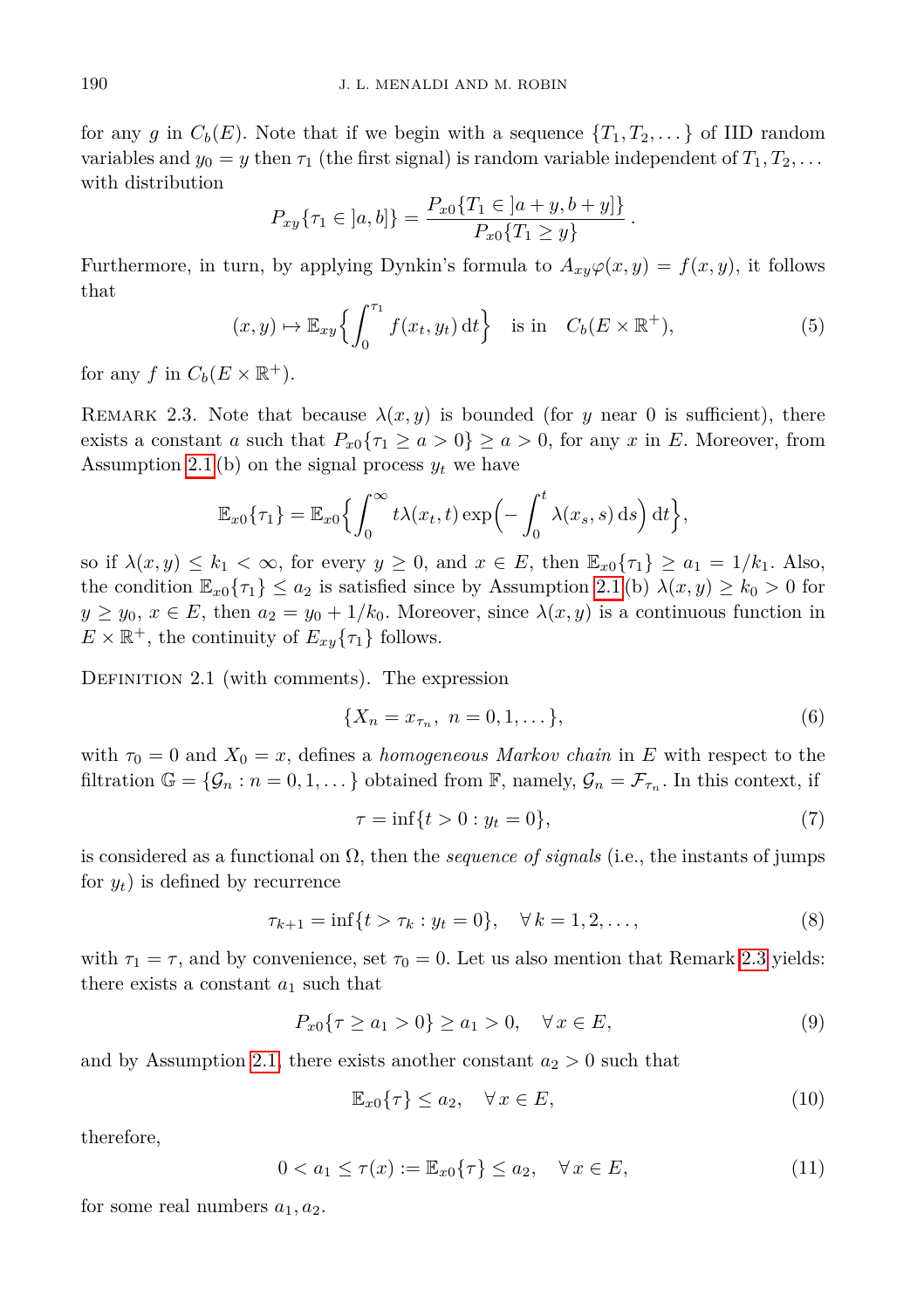**2.2. The controlled process.** For a detailed construction we refer to Bensoussan and Lions [\[3\]](#page-18-1) (see also Davis [\[4\]](#page-18-3), Lepeltier and Marchal [\[10\]](#page-19-9), Robin [\[22\]](#page-19-10), Stettner [\[24\]](#page-19-11)).

Let us consider  $\Omega^{\infty} = [D(\mathbb{R}^+; E \times \mathbb{R}^+)]^{\infty}$ , and define  $\mathcal{F}_t^0 = \mathcal{F}_t$  and  $\mathcal{F}_t^{n+1} = \mathcal{F}_t^n \otimes \mathcal{F}_t$ , for  $n \geq 0$ , where  $\mathcal{F}_t$  is the universal completion of the canonical filtration as previously.

An *arbitrary impulse control ν* (not necessarily admissible at this stage) is a sequence  $(\theta_n, \xi_n)_{n \geq 1}$ , where  $\theta_n$  is a stopping time of  $\mathcal{F}_t^{n-1}$ ,  $\theta_n \geq \theta_{n-1}$ , and the impulse  $\xi_n$  is  $\mathcal{F}_{\theta_n}^{n-1}$ measurable random variable with values in *E*.

The coordinate in  $\Omega^{\infty}$  has the form  $(x_t^0, y_t^0, x_t^1, y_t^1, \ldots, x_t^n, y_t^n, \ldots)$ , and for any impulse control *ν* there exists a probability  $P_{xy}^{\nu}$  on  $\Omega^{\infty}$  such that the evolution of the controlled process  $(x_t^{\nu}, y_t^{\nu})$  is given by the coordinates  $(x_t^n, y_t^n)$  of  $\Omega^{\infty}$  when  $\theta_n \le t < \theta_{n+1}, n \ge 0$ (setting  $\theta_0 = 0$ ), i.e.,  $(x_t^{\nu}, y_t^{\nu}) = (x_t^n, y_t^n)$  for  $\theta_n \le t < \theta_{n+1}$ . Note that clearly  $(x_t^{\nu}, y_t^{\nu})$ is defined for any  $t \geq 0$ , but  $(x_t^i, y_t^i)$  is only used for any  $t \geq \theta_i$ , and  $(x_{\theta_i}^{i-1}, y_{\theta_i}^{i-1})$  is the state at time  $\theta_i$  just before the impulse (or jump) to  $(\xi_i, y_{\theta_i}^{i-1}) = (x_{\theta_i}^i, y_{\theta_i}^i)$ , as long as  $\theta_i < \infty$ . Remark that the impulse control  $\nu = \{(\theta_i, \xi_i) : i \geq 1\}$  and the probability  $P_{xy}^{\nu}$  are constructed by means of a sequential (or inductive) procedure, and it may be convenient to add  $\theta_0 = 0$  and  $\xi_0 = x$ , which is not considered as an impulse. Hence,  $\{(x_t^0, y_t^0) : t \ge 0\}$ is the uncontrolled Markov evolution (of the state) and  $\{(x_t^i, y_t^i): t \geq \theta_i\}$  denotes the Markov evolution after the *i*-impulse, i.e., only the first *i* impulses are applied and the Markov process restart anew at time  $\theta_i < \infty$  with initial condition  $(x_{\theta_i}^i, y_{\theta_i}^i) = (\xi_i, 0),$ since  $y_{\theta_i}^{i-1} = 0$ . Also the sequence  $\{\tau_k^i : k \ge 1\}$  of signals after  $\theta_i$  is given by the functional  $\tau_{k+1}^i = \inf\{t > \tau_k^i : y_t^i = 0\}$ , beginning with  $\tau_0^i = \theta_i < \infty$ , and using the convention  $\inf\{\emptyset\} = \infty$ . For the sake of simplicity, we will not always indicate, in the sequel, the dependency of  $(x_t^{\nu}, y_t^{\nu})$  with respect to *ν*. A *Markov impulse control ν* is identified by a closed subset *S* of  $E \times \mathbb{R}^+$  and a Borel measurable function  $(x, y) \mapsto \xi(x, y)$  from *S* into  $C = E \times \mathbb{R}^+ \setminus S$ , with the following meaning: intervene only when the the process  $(x_t, y_t)$  is leaving the continuation region *C* and then apply an impulse  $\xi(x, y)$ , while in the stopping region  $S$ , moving back the process to the continuation region  $C$ , i.e.,  $\theta_{i+1} = \inf\{t > \theta_i : (x_i^i, y_i^i) \in S\}$ , with the convention that  $\inf\{\emptyset\} = \infty$ , and  $\xi_{i+1} =$  $\xi(x_{\theta_{i+1}}^i, y_{\theta_{i+1}}^i)$ , for any  $i \geq 0$ , as long as  $\theta_i < \infty$ .

Now, recalling that  $\tau_n$  are the arrival times of the signal given by [\(8\)](#page-3-1), the admissible controls are defined as follows:

#### DEFINITION 2.2.

(i) A stopping time  $\theta$  is called *admissible* if almost surely there exists  $n = \eta(\omega) \ge 1$ such that  $\theta(\omega) = \tau_{\eta(\omega)}(\omega)$ , or equivalently if  $\theta$  satisfies  $\theta > 0$  and  $y_{\theta} = 0$  a.s. If  $\theta = 0$ (i.e.,  $\eta = 0$ ) is allowed, then  $\theta$  is called a zero-admissible stopping time.

(ii) An impulse control  $\nu = \{(\theta_i, \xi_i), i \geq 1\}$  as above is called *admissible*, if each  $\theta_i$ is admissible (i.e.,  $\theta_i > 0$  and  $y_{\theta_i} = 0$ ), and  $\xi_i \in \Gamma(x_{\theta_i}^{i-1})$ . The set of admissible impulse controls is denoted by  $\mathcal V$ .

(iii) If  $\theta_1 = 0$  is allowed, then *v* is called *zero-admissible*. The set of zero-admissible impulse controls is denoted by  $\mathcal{V}_0$ .

(iv) An *admissible Markov* impulse control corresponds to a stopping region  $S =$  $S_0 \times \{0\}$  with  $S_0 \subset E$ , and an impulse function satisfying  $\xi(x,0) = \xi_0(x) \in \Gamma(x)$ , for any  $x \in S_0$ , and therefore, if  $\{(x_t^0, y_t^0): t \geq 0\}$  is the uncontrolled Markov evolution (of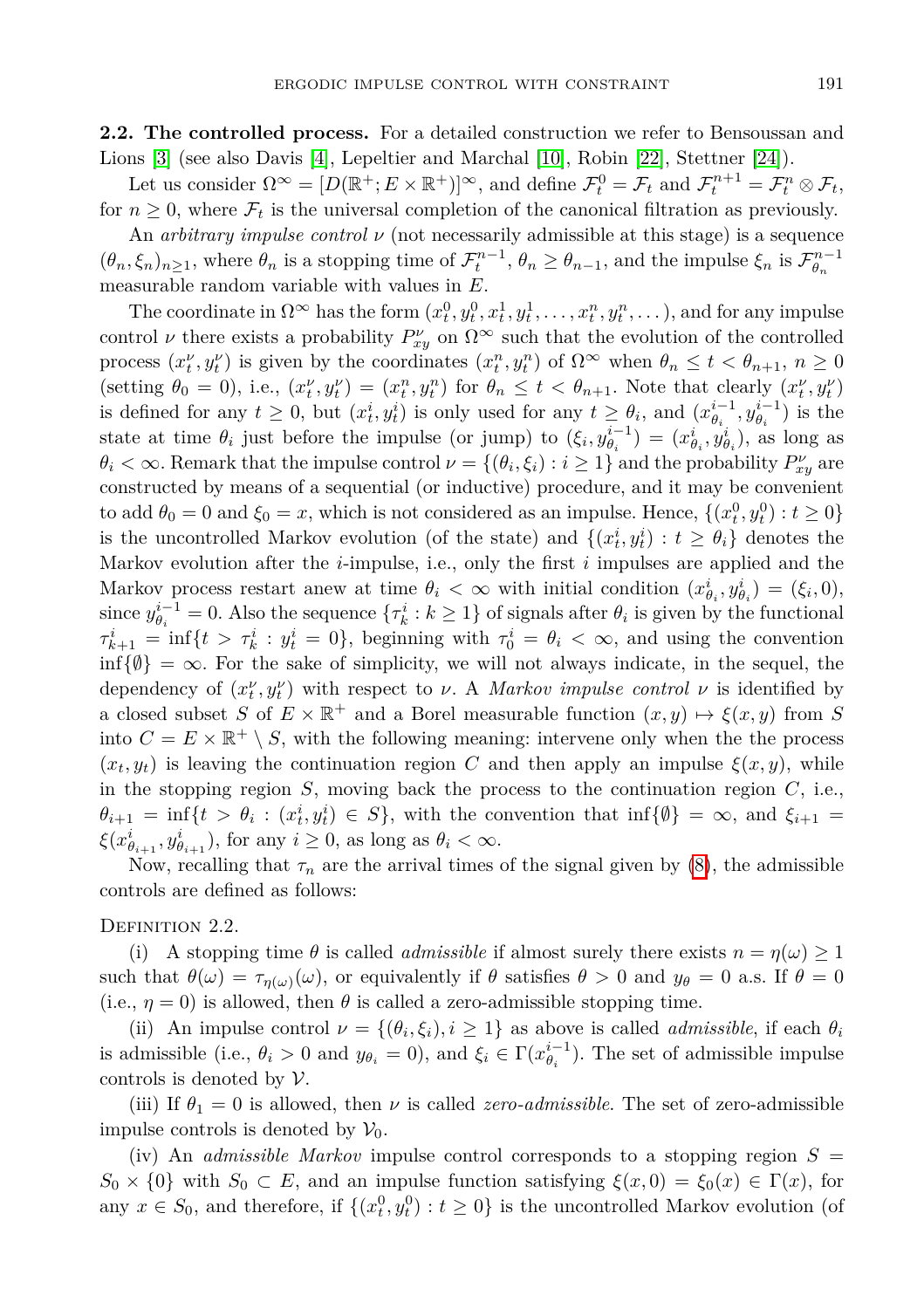the state) and  $\{(x_t^i, y_t^i): t \geq \theta_i\}$  denotes the Markov evolution after the *i*-impulse then  $\eta_0 = 0, \tau_0^0 = 0, \theta_0 = \tau_0^0, \xi_0 = x, \tau_k^0 = \inf\{t > \tau_{k-1}^0 : y_t^0 = 0\} \quad (\forall k \ge 1), \eta_1 = \inf\{k > \eta_0 : y_t^0 = 0\}$  $x_{\tau_k^0}^0 \in S_0$ ,  $\theta_1 = \tau_{\eta_1}^0$ ,  $\tau_{\eta_1}^1 = \theta_1$ ,  $\xi_1 = \xi(x_{\theta_1}^0, 0)$ , and next,  $\tau_k^1 = \inf\{t > \tau_{k-1}^1 : y_t^1 = 0\}$  $(\forall k > \eta_1), \eta_2 = \inf\{k > \eta_1 : x_{\tau_k}^1 \in S_0\}, \theta_2 = \tau_{\eta_2}^1, \tau_{\eta_2}^2 = \theta_2, \xi_2 = \xi(x_{\theta_2}^1, 0), \text{ and so}$ forth. For a *zero-admissible Markov* impulse control, it suffices to use  $\eta_1 = \inf\{k \geq \eta_0 : 0 \leq k \leq n\}$  $x_{\tau_k^0}^0 \in S_0$ , i.e., to replace  $k > \eta_0$  with  $k \geq \eta_0$ , within the construction of  $\eta_1$  in the previous *k* iteration.

As seen later, it will be useful to consider an auxiliary problem in discrete time, for the Markov chain  $X_n = x_{\tau_n}$ , with the filtration  $\mathbb{G} = {\mathcal{G}_n, n \geq 0}$ ,  $\mathcal{G}_n = \mathcal{F}_{\tau_n}^{n-1}$ . The impulses occur at the stopping times  $\eta_i$  with values in the set  $\mathbb{N} = \{0, 1, 2, \dots\}$  and are related to  $\theta_i$  by  $\eta_i = \inf\{k > \eta_{i-1} : \theta_i = \tau_k^i\}$  for admissible controls  $\{\theta_i\}$  and similarly for zero-admissible controls with  $\eta_i = \inf\{k \geq \eta_{i-1} : \theta_i = \tau_k^i\}$ . The discrete time impulse control problem has been consider in Bensoussan [\[1\]](#page-18-2), Stettner [\[23\]](#page-19-12). Thus

DEFINITION 2.3. If  $\nu = \{(\eta_i, \xi_i), i \geq 1\}$  is a sequence of G-stopping times and  $\mathcal{G}_{\eta_i}$ -measurable random variables  $\xi_i$ , with  $\xi_i \in \Gamma(x_{\tau_{\eta_i}})$ ,  $\eta_i$  increasing and  $\eta_i \to +\infty$ a.s., then *v* is referred to as an *admissible discrete time* impulse control if  $\eta_1 \geq 1$ . If  $\eta_i \geq 0$  is allowed, it is referred as an *zero-admissible discrete time* impulse control.

For an admissible impulse control  $\nu$ , with a running cost  $f(x, y)$  and a cost-per-impulse  $c(x,\xi)$ , the average cost is defined as

$$
J^{T}(0, x, y, \nu) = \mathbb{E}_{xy}^{\nu} \left\{ \int_{0}^{T} f(x_s^{\nu}, y_s^{\nu}) ds + \sum_{i} \mathbb{1}_{\theta_i \leq T} c(x_{\theta_i}^{i-1}, \xi_i) \right\},
$$
  
\n
$$
J(x, y, \nu) = \liminf_{T \to \infty} \frac{1}{T} J^{T}(0, x, y, \nu).
$$
\n(12)

*The ergodic control problem is to characterize*

<span id="page-5-3"></span><span id="page-5-1"></span><span id="page-5-0"></span>
$$
\mu(x, y) = \inf_{\nu \in \mathcal{V}} J(x, y, \nu),\tag{13}
$$

*and to find an optimal control*. Also, consider an auxiliary problem given as

$$
\mu_0(x, y) = \inf_{\nu \in \mathcal{V}_0} \tilde{J}(x, y, \nu), \quad \text{with}
$$

$$
\tilde{J}(x, y, \nu) = \liminf_{n \to \infty} \frac{1}{\mathbb{E}_y^{\nu} \{\tau_n\}} J^{\tau_n}(0, x, y, \nu), \tag{14}
$$

and  $J^{\tau_n}(0, x, y, \nu)$  as in [\(12\)](#page-5-0) with  $T = \tau_n$ . Later it is shown that  $\mu(x, y) = \mu_0(x, y)$  is a constant.

Remark 2.4. Similarly to [\[15,](#page-19-4) Remark 5.4]), it can be shown that the results which follow are the same if 'lim inf' is replaced by 'lim sup' in the definition of the cost either [\(12\)](#page-5-0) or [\(14\)](#page-5-1).

**3. Main assumptions and preliminaries.** It is assumed that the running cost  $f(x, y)$ and the cost-per-impulse  $c(x, \xi)$  satisfy

<span id="page-5-2"></span>
$$
f: E \times \mathbb{R}^+ \to \mathbb{R}^+,
$$
 bounded and continuous,  

$$
c: E \times E \to [c_0, +\infty[, c_0 > 0,
$$
 bounded and continuous, (15)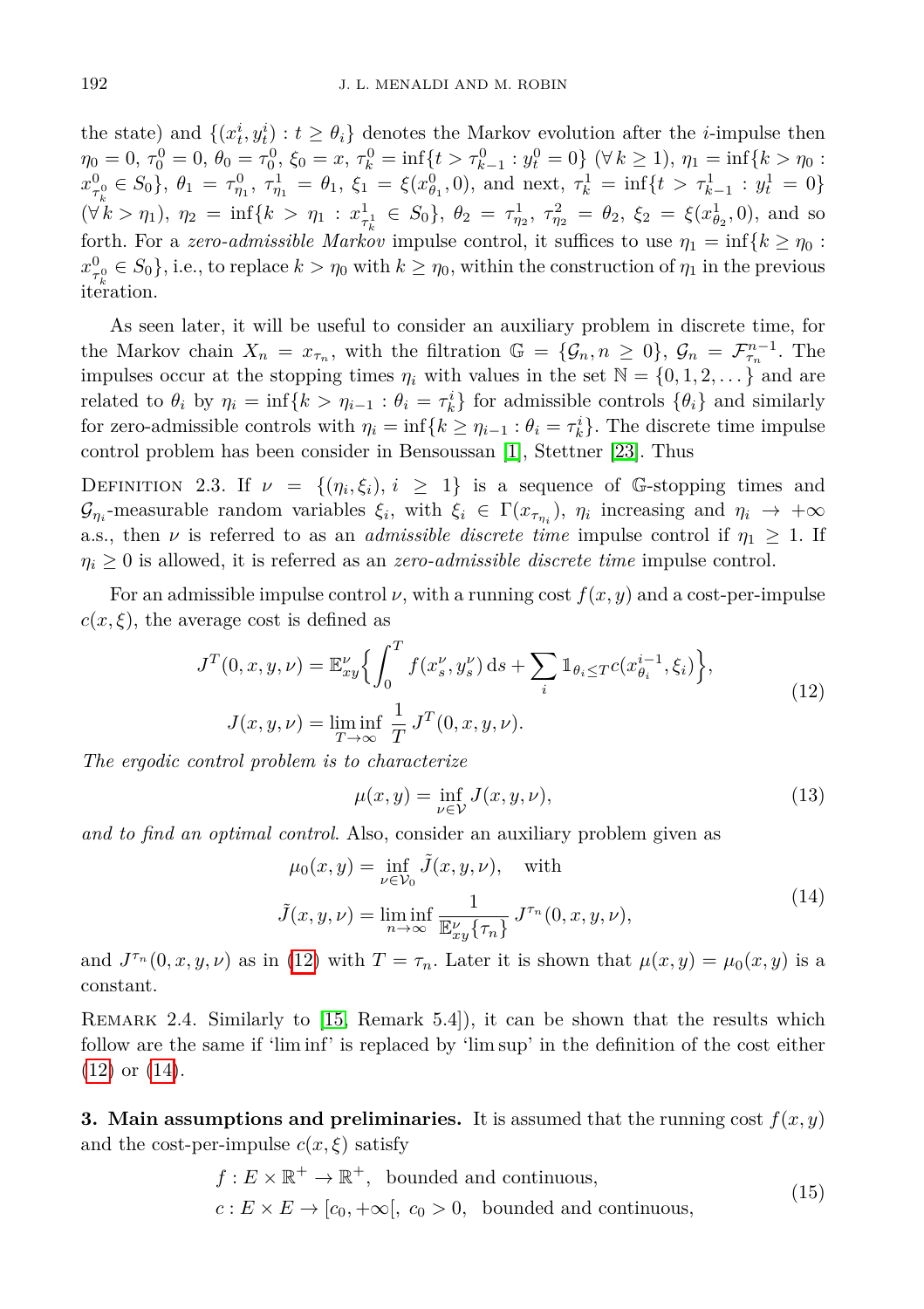Moreover, for any  $x \in E$ , the possible impulses must be in  $\Gamma(x) = \{\xi \in E : (x, \xi) \in \Gamma\},\$ where  $\Gamma$  is a given analytic set in  $E \times E$ . Actually, for every x in E the following properties are assumed to hold

<span id="page-6-0"></span>
$$
\emptyset \neq \Gamma(x) \text{ is compact}, \quad \forall \xi \in \Gamma(x), \ \Gamma(\xi) \subset \Gamma(x), \nc(x,\xi) + c(\xi,\xi') \geq c(x,\xi'), \quad \forall \xi \in \Gamma(x), \ \forall \xi' \in \Gamma(\xi) \subset \Gamma(x). \tag{16}
$$

Finally, by defining the operator *M*

$$
Mv(x) = \inf_{\xi \in \Gamma(x)} \left\{ c(x,\xi) + v(\xi) \right\},\tag{17}
$$

it is assumed that

*M* maps  $C_b(E)$  into  $C_b(E)$ , and there exists a measurable selector

<span id="page-6-1"></span> $\hat{\xi}(x) = \hat{\xi}(x, v)$  realizing the infimum in  $Mv(x)$ ,  $\forall x, v$ . (18)

REMARK 3.1.

(a) The last condition in [\(16\)](#page-6-0) is to ensure that simultaneous impulses are never optimal. (b) [\(18\)](#page-6-1) requires some regularity property of  $\Gamma(x)$ , e.g., see Davis [\[4\]](#page-18-3).

(c) It is possible (but not necessary) that *x* belongs to  $\Gamma(x)$ , actually, even  $\Gamma(x) = E$ whenever  $E$  is compact, satisfies the assumptions. However, an impulse occurs when the system moves from a state x to another state  $\xi \neq x$ , i.e., it suffices to avoid (or not to allow) impulses that moves *x* to itself, since they have a higher cost.

The transition probability of the Markov chain  $X_n$  as in Definition [2.1](#page-3-2) is  $P(x, B) =$  $\mathbb{E}_{x_0} \mathbb{1}_B(x_\tau)$ , with  $\tau$  defined by [\(7\)](#page-3-3), for any Borel subset  $B \subset E$ . Also, define the operator

<span id="page-6-3"></span><span id="page-6-2"></span>
$$
Pv(x) = \mathbb{E}_{x0}\{v(x_{\tau})\}, \quad \forall x \in E,
$$
\n(19)

for every bounded and measurable function *v*, i.e.,  $P1_B(x) = P(x, B)$ , for every  $x \in E$ and  $B \in \mathcal{B}(E)$ , the Borel  $\sigma$ -algebra on E.

We assume the following conditions:

there exists a continuous function 
$$
V: E \to [1, \infty[
$$
 (20)

and there exist a closed set *C* and an open set *D* in *E* such that  $C \subset D$ , a probability *m* on *E* satisfying

<span id="page-6-4"></span>
$$
0 < m(C) < 1 = m(D) \text{ and } \sup\{V(x) : x \in C\} < \infty,
$$
\n
$$
PV(x) \le \beta_1 V(x) + \beta_2 \mathbb{1}_C(x), \quad \forall x \in E,
$$
\n
$$
P(x, B) \ge \beta_0 m(B), \quad \forall x \in D, \forall B \subset D, B \in \mathcal{B}(E),
$$
\n
$$
(21)
$$

for a suitable constants  $\beta_0$ ,  $\beta_1$  in [0, 1[, and  $\beta_2 > 0$ . As shown in the next section, the function  $PV$  is necessarily continuous.

Let us now give some preliminary properties.

<span id="page-6-5"></span>LEMMA 3.1. *The operator*  $P$  *defined by* [\(19\)](#page-6-2) *maps*  $C_b(E)$  *into itself.* 

*Proof.* In view of the equality

$$
Pv(x) = \mathbb{E}_x \Big\{ \int_0^\infty \lambda(x_t, t) \exp\Big(-\int_0^t \lambda(x_s, s) \,ds\Big) v(x_t) \,dt \Big\},\
$$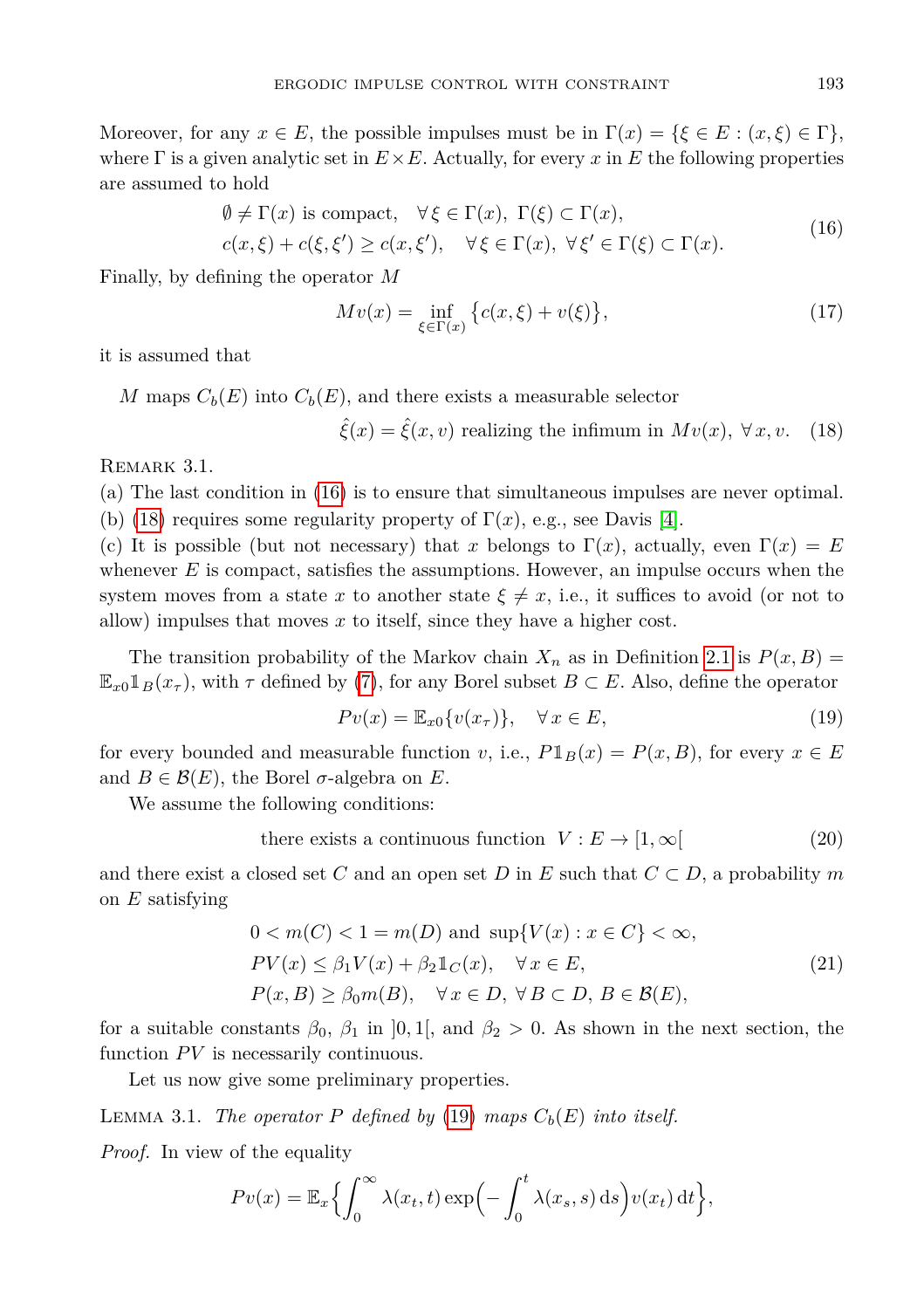for any *g* in  $C_b(E \times \mathbb{R}^+)$ , define the semigroup

$$
\tilde{\Phi}(t)g(x,y) = \mathbb{E}_x \Big\{ \exp\Big(-\int_0^t \lambda(x_s, y+s) \,ds\Big) g(x_t, y+t) \Big\},\,
$$

which satisfies

$$
Pv(x) = \int_0^\infty \tilde{\Phi}(t)g(x,0) dt, \text{ with } g(x,y) = \lambda(x,y)v(x).
$$

Since  $\lambda(x, y) \geq k_0$ , the bound  $\|\tilde{\Phi}(t)g(x, 0)\| \leq e^{-k_0 t} \|g\|$  enables the use of Lebesgue Theorem to show that if  $\{\Phi(t) : t \geq 0\}$  is Feller then  $Pv(x)$  is continuous, and moreover, since also  $\lambda$  is bounded, the operator *P* maps  $C_b(E)$  into itself.

Therefore, it suffices to prove that  $\{\tilde{\Phi}(t): t \geq 0\}$  is a  $C_0$ -semigroup. To this purpose, note that by assumption,  $\Phi^0(t)g(x, y) = \mathbb{E}_x\{g(x_t, y+t)\}\$ is a *C*<sub>0</sub>-semigroup with infinitesimal generator  $A^0 = A_x + \partial_y$ . Accordingly to Dynkin [\[5,](#page-18-4) Theorem 9.7, pp. 298–299], the infinitesimal generator of  $\{\tilde{\Phi}(t): t \geq 0\}$  is  $\tilde{A} = A^0 - \lambda I$  and  $\mathcal{D}(\tilde{A}) = \mathcal{D}(A^0)$ . Thus,  $\{\Phi(t): t \geq 0\}$  is a  $C_0$ -semigroup as a consequence of Dynkin [\[5,](#page-18-4) Theorems 2.9 and 2.10, pp. 74–77. Note that there is no need of  $\Phi(t)$  when  $\lambda(x, y) = \lambda(y)$ .

Let us comment on condition [\(20\)](#page-6-3).

Lemma 3.2. *Under Assumption* [2.1](#page-1-1) *and* [\(20\)](#page-6-3)*, the function P V is continuous.*

*Proof.* Since V is a continuous and positive function (a priori unbounded) there exists an increasing sequence  $\{V_k\} \subset C_b(E)$  such that  $V_k(x) \uparrow V(x)$  for every  $x \in E$ , e.g.,  $V_k(x) = \min\{V(x), k\}, k = 1, 2, \ldots$ . Also note that if  $v - u \geq 0$  are measurable functions then  $P v - P u \geq 0$ . Hence, the monotone convergence ensures that  $P V_k(x) \uparrow P V(x)$  and Dini's Theorem implies that  $PV_k \to PV$  uniformly on compact sets of *E*. Therefore, if  $x_n \to x$  then  $PV_k(x_n) \uparrow PV(x_n)$  uniformly in *n*. Also, because  $V_k$  belongs to  $C_b(E)$  it follows, that for every *k* fixed,  $PV_k(x_n) \to PV_k(x)$  as  $n \to \infty$ . Hence, the inequality

$$
|PV(x_n) - PV(x)| \le |PV(x_n) - PV_k(x_n)| + |PV_k(x_n) - PV_k(x)| + |PV_k(x) - PV(x)|, \quad \forall n, k,
$$

shows that  $PV(x_n) \to PV(x)$  as desired.

For the reasons which will appear later, we introduce a function  $W = W(x)$  to replace  $V(x)$ . The following Lemma is shown in Jaskiewicz [\[8,](#page-19-5) Lemma 3.1, and pp. 2572–73].

<span id="page-7-0"></span>**LEMMA** 3.3. *Under the ergodic assumption* [\(20\)](#page-6-3) *and* [\(21\)](#page-6-4) *and with the same*  $\beta_0$ ,  $\beta_1$ ,  $\beta_2$ , *C* and *D*, the function  $W(x) = V(x) + \beta_2/\beta_0$  satisfies

$$
PW(x) \le \beta'W(x) + \mathbb{1}_C(x)\beta_2, \quad \forall x \in E,
$$
  
\n
$$
PW(x) \le \beta'W(x) + \beta_0\gamma(x) \int_D W(z) m(\mathrm{d}z), \quad \forall x \in E,
$$
  
\n
$$
P(x, B) \ge \beta_0\gamma(x)m(B), \quad \forall x \in D, \forall B \subset D, B \in \mathcal{B}(E),
$$

*where*  $\gamma$  *is a continuous functions on E such that*  $0 \leq \gamma \leq 1$ ,  $\gamma = 1$  *in*  $C$ ,  $\gamma = 0$  *on*  $E \setminus D$ , *and*  $\beta' = (\beta_0 \beta_1 + \beta_2)/(\beta_0 + \beta_2)$  *is a constant in* [0, 1[*.*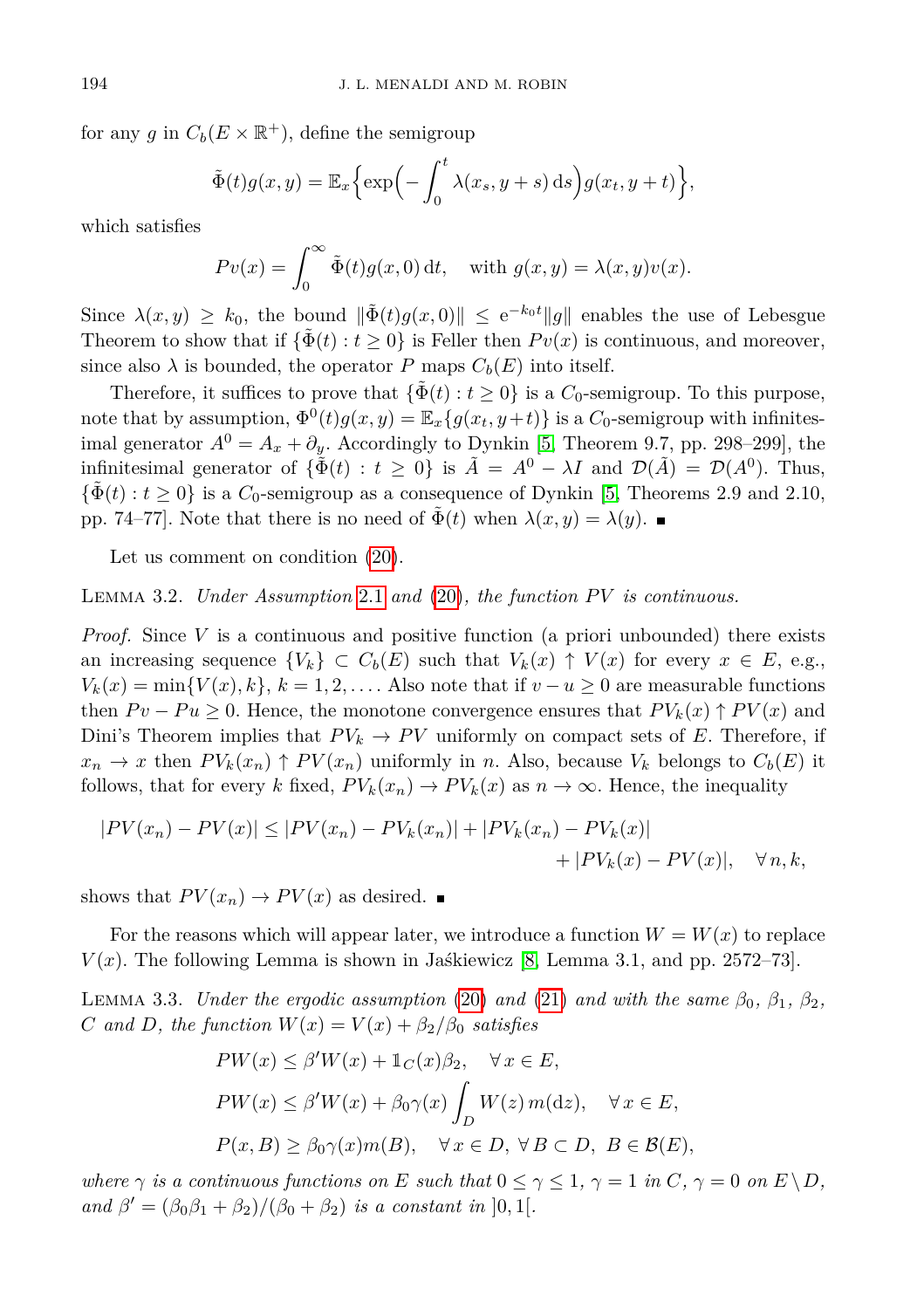In is convenient to denote by  $B_W(E)$  [and  $C_W(E)$ ] the space of real-valued measurable [continuous] functions with finite *W*-weighted norm

$$
||v||_W = \sup\{|v(x)|/W(x) : x \in E\}.
$$

<span id="page-8-1"></span>LEMMA 3.4. *The operator*  $P$  *defined by* [\(19\)](#page-6-2) *maps*  $C_W(E)$  *into itself.* 

*Proof.* One checks that

$$
|Pv(x)| \le ||v(x)||_W P W(x), \quad \forall v \in B_W(E),
$$

and the inequality  $PW(x) \leq \beta'W(x) + k$  (Lemma [3.3\)](#page-7-0) yields

 $||P v(x)||_W \leq k'||v(x)||_W, \quad \forall v \in B_W(E),$ 

and some constant  $k' > 0$ .

To prove that  $Pv$  is continuous for any  $v$  in  $C_W(E)$ , consider the continuous and positive functions  $v^{\pm} = ||v(x)||_W W \pm v$ . Since the space *E* is *σ*-compact (i.e., *E* is the union of a sequence of compacts), there exists an increasing sequence  $\{v_k^{\pm}: k \geq 1\}$  in  $C_b(E)$  such that  $v_k^{\pm}(x) \uparrow v^{\pm}(x)$  for every *x* in *E*. Now, if  $x_n \to x$  then, as  $n \to \infty$ ,

$$
Pv_k^{\pm}(x) = \liminf_n Pv_k^{\pm}(x_n) \le \liminf_n Pv^{\pm}(x_n)
$$

and as  $k \to \infty$ , we deduce that  $x \mapsto Pv^{\pm}(x)$  is lower semi-continuous. Because  $x \mapsto$  $PW(x)$  is continuous, this implies that  $x \mapsto \pm Pv(x)$  is also lower semi-continuous, which means that  $x \mapsto Pv(x)$  is continuous.

In the following sections, we need to assume that

<span id="page-8-2"></span>
$$
M \text{ maps } C_W(E) \text{ into itself.} \tag{22}
$$

A simple situation is

LEMMA 3.5. *If*  $\Gamma(x) \subset K_0$ , a fixed compact set in *E*, for any *x* in *E*; then Mv is bounded, *for any real-valued continuous function v on E*, and therefore,  $||Mv||_W(E) < \infty$ .

*Proof.* Indeed, from the inequality

$$
|Mv(x)| \le \sup \{c(x,\xi) : \xi \in \Gamma(x), x \in E\} + \sup \{|v(\xi)| : \xi \in K_0\},\
$$

the result follows.

LEMMA 3.6. If the operator M maps  $C_b(E)$  into itself,  $\Gamma(x)$  is pre-compact for every x *in E*, the multivalued-function  $x \mapsto \Gamma(x)$  *is continuous in the Hausdorff metric of sets, and that the Polish space E is locally compact, then v continuous implies Mv continuous.*

<span id="page-8-0"></span>*Proof.* Indeed, if d denotes the metric on *E* then, for every  $\varepsilon > 0$  the set  $K_{\varepsilon}(x) = \{\xi :$  $d(\xi, \xi') \leq \varepsilon, \xi \in \overline{\Gamma}(x)$  is a compact set. The convergence in the Hausdorff metric implies that given any  $\varepsilon > 0$  there exists  $r > 0$  such that  $d(x, x') < r$  implies  $d_H(\Gamma(x), \Gamma(x')) < \varepsilon$ , and therefore  $\Gamma(x') \subset K_{\varepsilon}(x)$ , for any  $x'$  satisfying  $d(x, x') < r$ . Thus, if  $v = \tilde{v}$  on  $K_{\varepsilon}(x)$ then  $Mv(x') = M\tilde{v}(x')$ , for any  $x'$  in  $B_r(x) = \{x' : d(x,x') \leq r\}$ . Since continuous functions are bounded on compact sets, there exists  $v_b$  in  $C_b(E)$  such that  $v = v_b$  on  $K_{\varepsilon}(x)$ . Hence, because  $Mv(x') = Mv_b(x')$  for every *x*' in  $B_r$  and  $Mv_b$  belongs to  $C_b(E)$ , we deduce that  $Mv$  is continuous on  $B_r$ , i.e., the operator M maps continuous functions into continuous functions, as desired.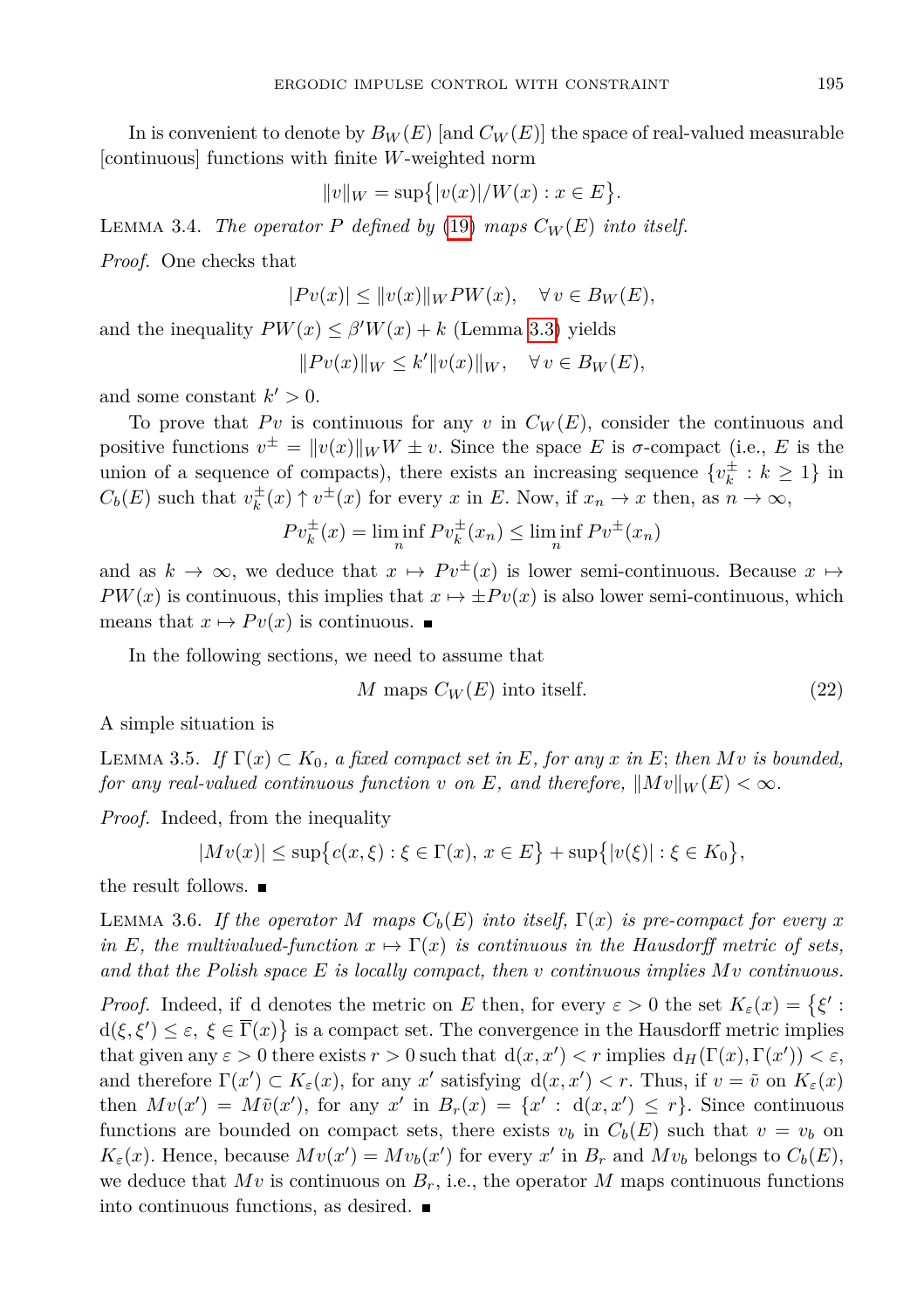Lemma 3.7. *If*

$$
\exists K > 0 \text{ such that } \sup_{\xi \in \Gamma(x)} W(\xi) \leq KW(x), \quad \forall x \in E,
$$

*then the operator M satisfies*

 $\|Mv\|_W \le K'(1 + \|v\|_W), \quad v \in B_W(E),$ 

*for some constant*  $K' > 0$ *.* 

*Proof.* From  $|v(x)| \leq ||v||_W W(x)$  follows

$$
Mv(x) \ge \inf_{\xi \in \Gamma(x)} v(\xi) \ge -\|v\|_{W} \sup_{\xi \in \Gamma(x)} W(\xi) \ge -\|v\|_{W} KW(x)
$$

and

$$
Mv(x)\leq K_c+\|v\|_W\inf_{\xi\in\Gamma(x)}W(\xi)\leq K_c+\|v\|_WKW(x),
$$

with  $K_c = \sup\{|c(x,\xi)| : \xi \in \Gamma(x), x \in E\}$ . Hence the desired estimate holds with  $K' = \max\{K_c, K\}$ .

REMARK 3.2. Note that if  $W(x)$  has at most a polynomial growth with  $E = \mathbb{R}^d$  and  $\Gamma(x) - x$  is contained in a fixed bounded set, then the assumption of Lemma [3.7](#page-8-0) is true. However, the assumption of Lemma [3.7](#page-8-0) may hold even when  $\Gamma(x) - x$  is not bounded.

**4. HJB equation.** The Dynamic Programming Principle shows (heuristically, see [\[15,](#page-19-4) Section 3 that, with  $w_0(x) = w_0(x, 0)$ , and for every x in E,

<span id="page-9-1"></span><span id="page-9-0"></span>
$$
w_0(x) = \min\left\{\mathbb{E}_{x0}\left\{\int_0^{\tau} [f(x_t, y_t) - \mu_0] dt + w_0(x_{\tau})\right\}, Mw_0(x)\right\},\tag{23}
$$

is the corresponding Hamilton–Jacobi–Bellman (HJB) equations in a weak form with two unknowns  $\mu_0$  and  $w_0$ . Also, both problems are related (logically) by the condition

$$
w(x,y) = \mathbb{E}_{xy} \Big\{ \int_0^{\tau} [f(x_t, y_t) - \mu_0] dt + w_0(x_{\tau}) \Big\}, \quad \forall x \in E, y \ge 0,
$$
  

$$
w(x,y) = w_0(x,y), \quad \forall x \in E, y > 0,
$$
 (24)

and so, if  $w_0(x)$  is known then the last two equality yield  $w(x, y)$  and  $w_0(x, y)$ . Recall that  $\tau$  is defined by [\(7\)](#page-3-3) and that since  $w(x, y) = w_0(x, y)$  for any  $x \in E$  and  $y > 0$ , it may be convenient to write  $w_0(x) = w_0(x, 0)$  as long as no confusion arises. Note that the functions  $w(x, y)$  and  $w_0(x)$  may be called *potentials*, and a priori, they are not *costs*, but they are used to determine an optimal control.

Remark 4.1. Note that conditions [\(24\)](#page-9-0) do not look like a HJB equation, however, we will check later the relation  $w_0(x) = \min\{w(x, 0), Mw(x, 0)\}\)$ , and so, conditions [\(24\)](#page-9-0) are indeed equivalent to the HJB equation

$$
w(x,y) = \mathbb{E}_{x0}\Big\{\int_0^{\tau} [f(x_t, y_t) - \mu_0] dt + \min\{w(x,0), Mw(x,0)\}\Big\},\,
$$

for  $(w, \mu_0)$ .

Let us remark that the HJB equation  $(23)$  is equivalent to

<span id="page-9-2"></span>
$$
w_0(x) = \min\{Mw_0(x), \ell(x) - \mu_0 \tau(x) + Pw_0(x)\},\tag{25}
$$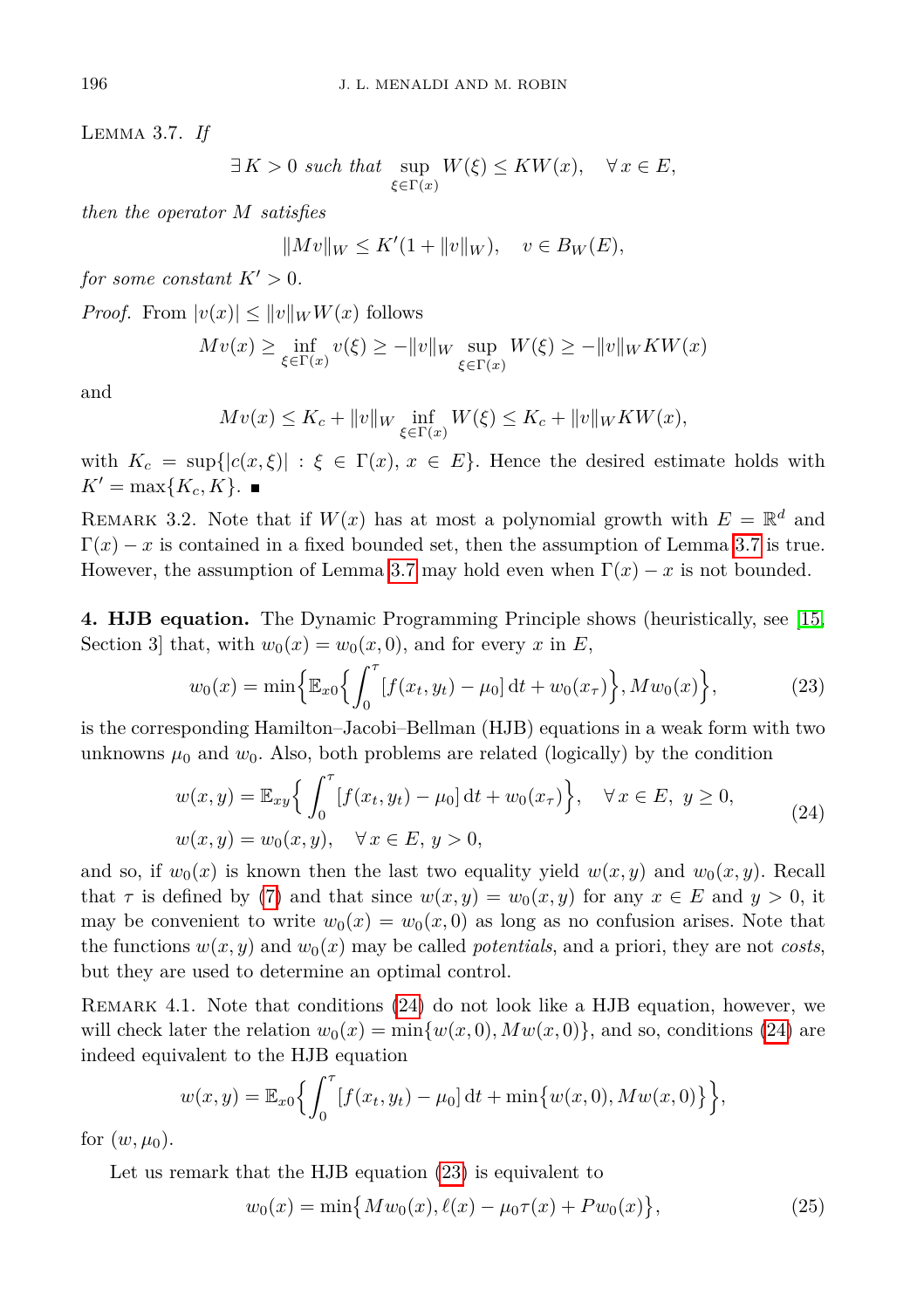where

$$
\ell(x) = \mathbb{E}_{x0}\left\{\int_0^{\tau} f(x_s, y_s) \,ds\right\}, \quad \tau(x) = \mathbb{E}_{x0}\{\tau\},\tag{26}
$$

with  $\tau$  as in [\(7\)](#page-3-3), and in view of Assumption [2.1](#page-1-1) (b) (see also Remark [2.2\)](#page-2-1), the operator

<span id="page-10-2"></span>
$$
Ph(x) = \mathbb{E}_{x0} \{ h(x_{\tau}) \}
$$
\n<sup>(27)</sup>

has been defined in [\(19\)](#page-6-2), initially from  $C_b(E)$  into itself, but Lemma [3.4](#page-8-1) shows that also it maps  $C_W(E)$  into itself. Note that [\(10\)](#page-3-4) yields

<span id="page-10-0"></span>
$$
0 \le \ell(x) \le a_2 \|f\|. \tag{28}
$$

Moreover, from the Feller property of  $x_t$  and the law of  $\tau$  it follows that  $\ell(x)$  is continuous.

<span id="page-10-1"></span>Theorem 4.1. *Under Assumption* [2.1](#page-1-1) *and* [\(15\)](#page-5-2)*,* [\(16\)](#page-6-0)*, and* [\(18\)](#page-6-1) *which is complemented with* [\(20\)](#page-6-3), [\(21\)](#page-6-4) and [\(22\)](#page-8-2)*, there exists a solution*  $(\mu_0, w_0)$  *in*  $\mathbb{R}^+ \times C_W(E)$  *of* [\(25\)](#page-9-2)*, and therefore, of* [\(23\)](#page-9-1)*.*

*Proof.* As in [\[15\]](#page-19-4), the HJB [\(25\)](#page-9-2) can be written as

$$
w_0(x) = \inf_{\xi \in \Gamma(x) \cup \{x\}} \{ L(x, \xi) - \mu_0 \tau(\xi) + P w_0(\xi) \}
$$
(29)

with  $L(x,\xi) = \ell(\xi) + \mathbb{1}_{\xi \neq x} c(x,\xi)$ , which is a particular case of the average cost optimality equation studied in Jaśkiewicz [\[8\]](#page-19-5) (among others). In our case, however, the function *L* and the set-function  $x \mapsto \Gamma(x) \cup \{x\}$  are not continuous, so that a slight adaptation is necessary as follows. Indeed, define  $P'(\cdot | x) = P(\cdot | x) - \beta_0 \gamma(x) m(\cdot)$  and consider the operator

$$
Tv(x) = \inf \{ L(x, \xi) - g\tau(\xi) + P'v(\xi) : \xi \in \Gamma(x) \cup \{x\} \},
$$

where the constant *g* is given by

$$
g = \inf_{\nu \in \mathcal{S}} \left\{ \liminf_{n \to \infty} \frac{1}{\mathbb{E}_{x0}^{\nu} \{\tau_n\}} \mathbb{E}_{x0}^{\nu} \left\{ \sum_{k=0}^{n-1} L(X_k, \xi_k) \right\} \right\},\
$$

and S is the set of all stationary policies. Now, due to the continuity of  $\gamma$ , the function  $P'v(x)$  is continuous if *v* is so. Even if not all assumptions in Jaskiewicz [\[8\]](#page-19-5) are satisfied in our case, the alternative expression of *T* as

$$
Tv(x) = \min\{\inf_{\xi \in \Gamma(x)} \{ \ell(\xi) + c(x,\xi) - g\tau(\xi) + P'v(\xi) \}, \ell(x) - g\tau(x) + P'v(x) \},\
$$

shows, after using assumption [\(22\)](#page-8-2), that *T* maps  $C_W(E)$  into itself. Thus, as in Jaskie-wicz [\[8\]](#page-19-5), the definition of  $P'(\cdot | x)$  and assumptions [\(21\)](#page-6-4) yield

$$
|Tv_1(x) - Tv_2(x)| \le \sup_{\xi \in \Gamma(x) \cup \{x\}} |P'v_1(\xi) - P'v_2(\xi)|,
$$

which implies

$$
|Tv_1(x) - Tv_2(x)| \le ||v_1 - v_2||_W \sup_{\xi \in \Gamma(x) \cup \{x\}} P'W(\xi) \le ||v_1 - v_2||_W \beta'W(x)
$$

with  $\beta'$  as in Lemma [3.3,](#page-7-0) i.e., *T* is a contraction in  $C_W(E)$ . Therefore, there is a fixed point  $w_0$  in  $C_W(E)$ , i.e.,

$$
w_0(x) = \inf_{\xi \in \Gamma(x) \cup \{x\}} \Big\{ L(x,\xi) - g\tau(\xi) + P w_0(\xi) - \delta \gamma(\xi) \int_D w_0(z) \, m(\mathrm{d}z) \Big\}.
$$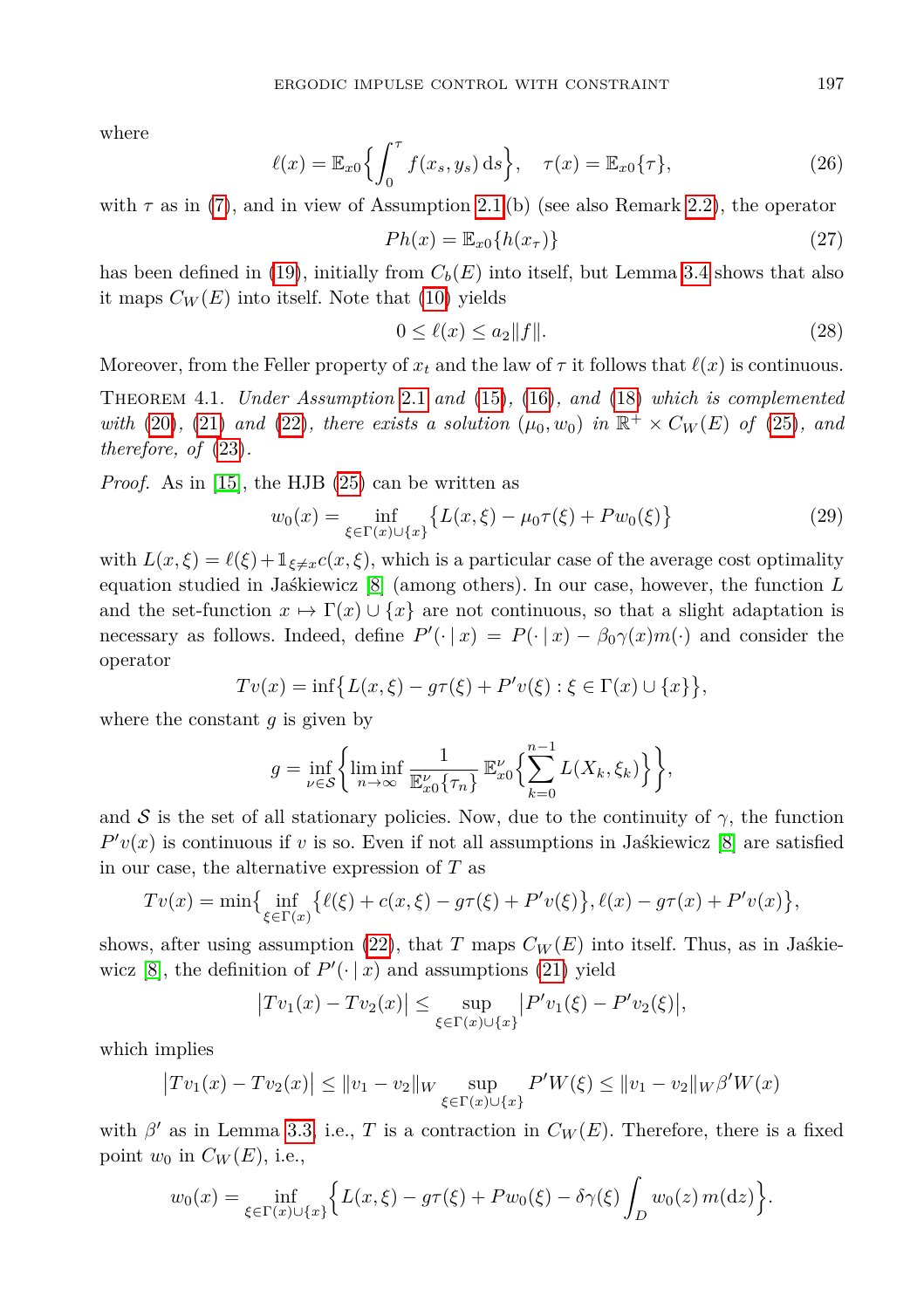Hence, the rest of the proof in Jaśkiewicz [\[8\]](#page-19-5) shows that

$$
\int_D w_0(z) \, m(\mathrm{d}z) = 0
$$

and that  $(g, w_0)$  is a solution to  $(29)$ . Moreover, we deduce

$$
\lim_{n \to \infty} \frac{\mathbb{E}_x^{\nu} \{ w_0(X_n) \}}{n} = 0,
$$

similarly to Luque-Vásquez and Hernández-Lerma [\[11,](#page-19-6) Lemma  $(4.3(c))$ .

<span id="page-11-3"></span>**5. Existence of an optimal control.** To obtain an optimal control of the same type as in the [\[15\]](#page-19-4) (i.e., based on the exit times of  $\{x \in E : w_0(x) < M w_0(x)\}\)$ , we will use the following additional assumption:

*Knowing that the equation*  $h(x) = \ell(x) - j\tau(x) + Ph(x)$ , as a particular case of Theo*rem* [4.1](#page-10-1), has a solution  $(j, h)$  in  $\mathbb{R}^+ \times C_W(E)$  and  $j = \tilde{J}(x, 0, 0)$  (since  $\Gamma(x) = \{x\}$  means *'no control', denoted by*  $\nu = 0$ *), we assume that* 

<span id="page-11-0"></span>
$$
h \text{ is also bounded above},\tag{30}
$$

*see Remark* [5.1](#page-12-0) *below for a discussion on this assumption.*

<span id="page-11-2"></span><span id="page-11-1"></span>Theorem 5.1. *Under Assumption* [2.1](#page-1-1) *and* [\(15\)](#page-5-2)*,* [\(16\)](#page-6-0)*,* [\(18\)](#page-6-1) *and* [\(22\)](#page-8-2)*, which is also complemented with*

 $Mw_0$  *is bounded below*,  $(31)$ 

*as well as* [\(20\)](#page-6-3)*,* [\(21\)](#page-6-4)*,* [\(30\)](#page-11-0)*, the constant µ*<sup>0</sup> *obtained in Theorem* [4.1](#page-10-1) *satisfies*

$$
\mu_0 = \inf \{ \tilde{J}(x, 0, \nu) : \nu \in \mathcal{V}_0 \}
$$

*and there exists an optimal feedback control based on the exit times of the continuation region*  $[w_0 < Mw_0]$ .

*Proof.* First consider the case  $\mu_0 = j$ . Exactly as in the proof of [\[15,](#page-19-4) inequality (5.6)], it is shown that  $\mu_0 \leq \tilde{J}(x, 0, \nu)$  for any  $\nu$  in  $\mathcal{V}_0$ , i.e.,  $\mu_0 \leq j$ . Thus, if  $\mu_0 = j$  then  $\mu_0 = \inf \{ \tilde{J}(x, 0, \nu) : \nu \in \mathcal{V}_0 \} = j = \tilde{J}(x, 0, 0), \text{ and } \nu = 0 \text{ is optimal.}$ 

Now let us consider the case  $\mu_0 < j$ . Note that assumption [\(30\)](#page-11-0) implies that there exists a constant *K* such that  $h(x) \leq K$ , for any *x*. Thus, we can define the function  $h(x) = h(x) - K \leq 0$  to make the translation by *h* in the equation of *w*<sub>0</sub>. Indeed, since we have  $\ell(x) = \tilde{h}(x) - P\tilde{h}(x) + j\tau(x)$ , we obtain

$$
\tilde{w}(x) = \min\{\tilde{\psi}, (j - \mu_0)\tau(x) + P\tilde{w}(x)\},\
$$

with  $\tilde{w}(x) = w_0(x) - \tilde{h}(x)$  and  $\tilde{\psi}(x) = Mw_0(x) - \tilde{h}(x) = Mw_0(x) - h(x) + K$ , and in view of [\(31\)](#page-11-1), we can choose *K* sufficiently large to have  $\psi \geq 0$ .

Hence, we have an equation corresponding to an (ergodic) stopping time with a strictly positive running cost and a positive stopping cost  $\psi$ , a priori unbounded.

In order to solve this problem as in [\[15,](#page-19-4) Theorem 5.1], for  $\mu_0 < j$ , we need to extend the results of Bensoussan [\[1,](#page-18-2) Section 7.4, pp. 74–77] on discrete-time (ergodic) optimal stopping time as follows: if  $\Phi$  is a continuous linear operator from  $C_W(E)$  into itself, and

$$
\psi \in C_W(E), \quad \psi \ge 0, \quad \ell \in C_b(E), \quad \ell(x) \ge \ell_0 > 0,
$$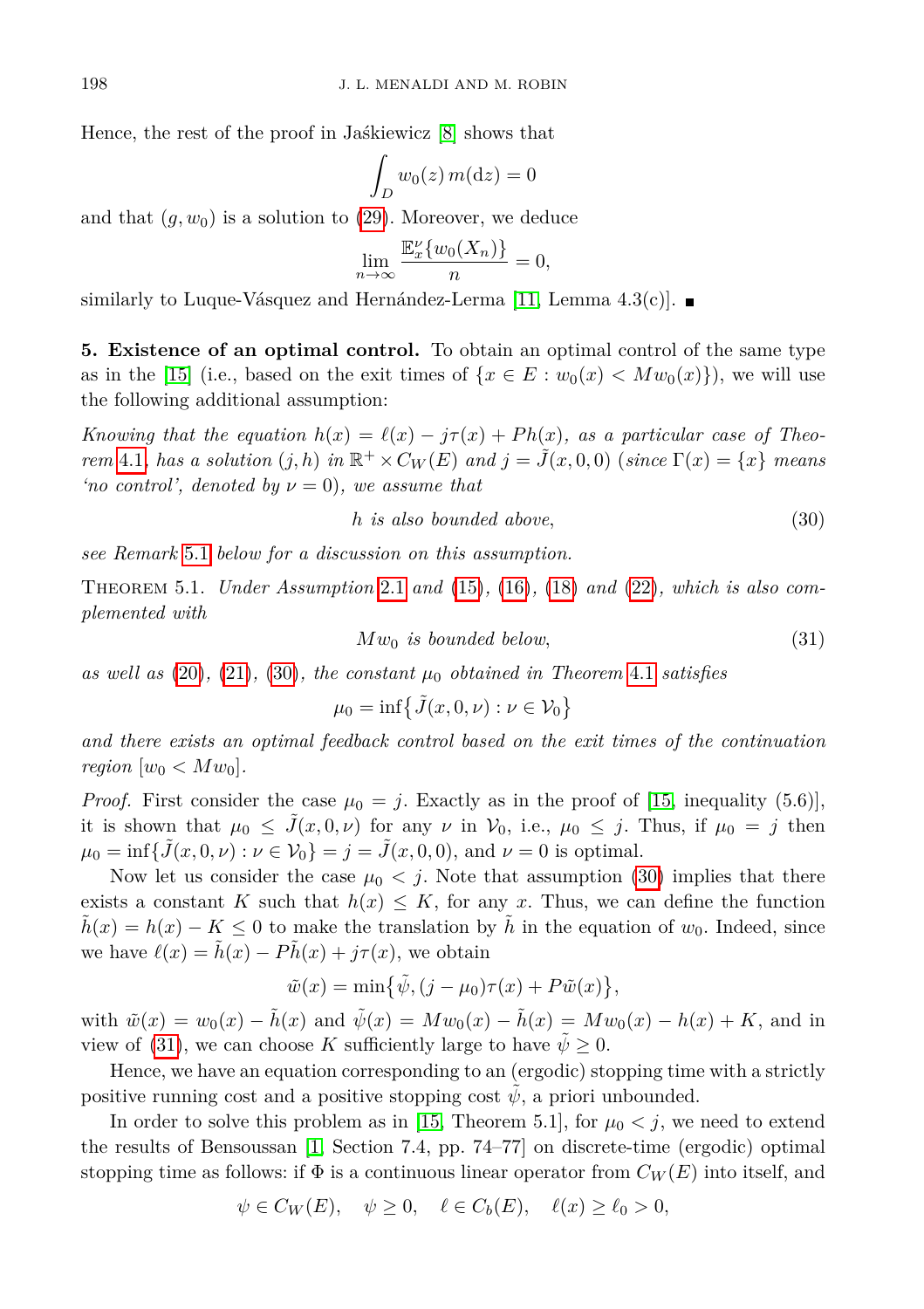then the equation

$$
u(x) = \min \{ \psi(x), \ell(x) + \Phi u(x) \}
$$

has a unique positive solution in  $C_W(E)$  and the optimal stopping time  $\hat{\eta}$  satisfies  $\mathbb{E}\{\hat{\eta}\}\leq$  $kW(x)$ , with  $k = ||\psi||_W / \ell_0$ .

We will skip the details, since this is a slight adaption of the bounded case.

Next, the remaining of the proof is similar to [\[15,](#page-19-4) Theorem 5.1], with the same optimal control  $\hat{\eta}_{i+1} = \inf\{n \geq \hat{\eta}_i : w_0(X_n) = Mw_0(X_n)\}$ , where  $\mathbb{E}_x\{\hat{\eta}_i\} < \infty$ , for any *x*.

<span id="page-12-0"></span>REMARK 5.1. If  $f(x, y) = f(x)$  does not depend on *y* and  $x_t$  has a unique invariant probability measure  $\zeta$ , and the zero-potential

$$
x \mapsto h(x) = \mathbb{E}_x \left\{ \int_0^\infty [f(x_t) - \bar{f}] \, \mathrm{d}s \right\}, \quad \text{with } \bar{f} = \zeta(f) > 0,
$$

is continuous and satisfies

$$
\mathbb{E}_x\{h(x_\theta)\} = h(x) - \mathbb{E}_x\left\{\int_0^\theta [f(x_t) - \bar{f}] ds\right\}, \quad \forall x,
$$

and for any bounded stopping time  $\theta$ , then  $j = \bar{f}$  and the condition " $\{x : f(x) \geq \bar{f}\}\)$  is compact" ensures that [\(30\)](#page-11-0) is satisfied (see Palczewski and Stettner [\[20\]](#page-19-13)). If *f* depends also on *y* then one can find a similar condition with  $f = \zeta(f)$ , where  $\zeta(\mathrm{d}x, \mathrm{d}y)$  is supposed to be a unique invariant probability measure of  $(x_t, y_t)$  and there is a continuous zeropotential *h*(*x, y*).

Now, we would like to obtain that  $\mu_0$  is also the optimal cost given by [\(13\)](#page-5-3). To proceed along the lines of the case *E* compact, we first obtain another form of the HJB equation for  $w(x, y)$ .

<span id="page-12-2"></span>Theorem 5.2. *If the assumptions of Theorem* [5.1](#page-11-2) *and the following condition on the weight function W*: *there exists a positive constant*  $0 < k < k_0 \leq \lambda(x, y) \leq k_1$  *such that* 

<span id="page-12-3"></span><span id="page-12-1"></span>
$$
\mathbb{E}_x\{e^{-kt}W(x_t)\} \le W(x), \quad \forall \, t \ge 0, \, \forall \, x \in E,\tag{32}
$$

*are fulfilled, then the function*  $w(x, y)$  *defined by* [\(24\)](#page-9-0) *satisfies* 

$$
-A_{xy}w(x,y) + \lambda(x,y)[w(x,0) - Mw(x,0)]^{+} = f(x,y) - \mu_0.
$$
\n(33)

*Proof.* Recall that *w*(*x, y*) is defined by

$$
w(x, y) = \mathbb{E}_{xy} \left\{ \int_0^{\tau} [f(x_t, y_t) - \mu_0] dt + w_0(x_{\tau}) \right\},\
$$

and use the precise space where  $w(x, y)$  is actually defined. First, the inequalities

$$
\mathbb{E}_{xy}\left\{\int_0^{\tau} |f(x_t, y_t) - \mu_0| \, \mathrm{d}t\right\} \leq \left(\sup_{x,y} |f(x,y) - \mu_0|\right) \left(\sup_x \mathbb{E}_{x0}\{\tau\}\right)
$$

and [\(10\)](#page-3-4) show that the first term of  $w(x, y)$  is bounded. Next, from the law of  $\tau$ , we have

$$
\mathbb{E}_{xy}\{w_0(x_\tau)\} = \mathbb{E}_x\left\{\int_0^\infty \lambda(x_t, y+t) \exp\left(-\int_0^t \lambda(x_s, y+s) \,ds\right) w_0(x_t) \,dt\right\}.
$$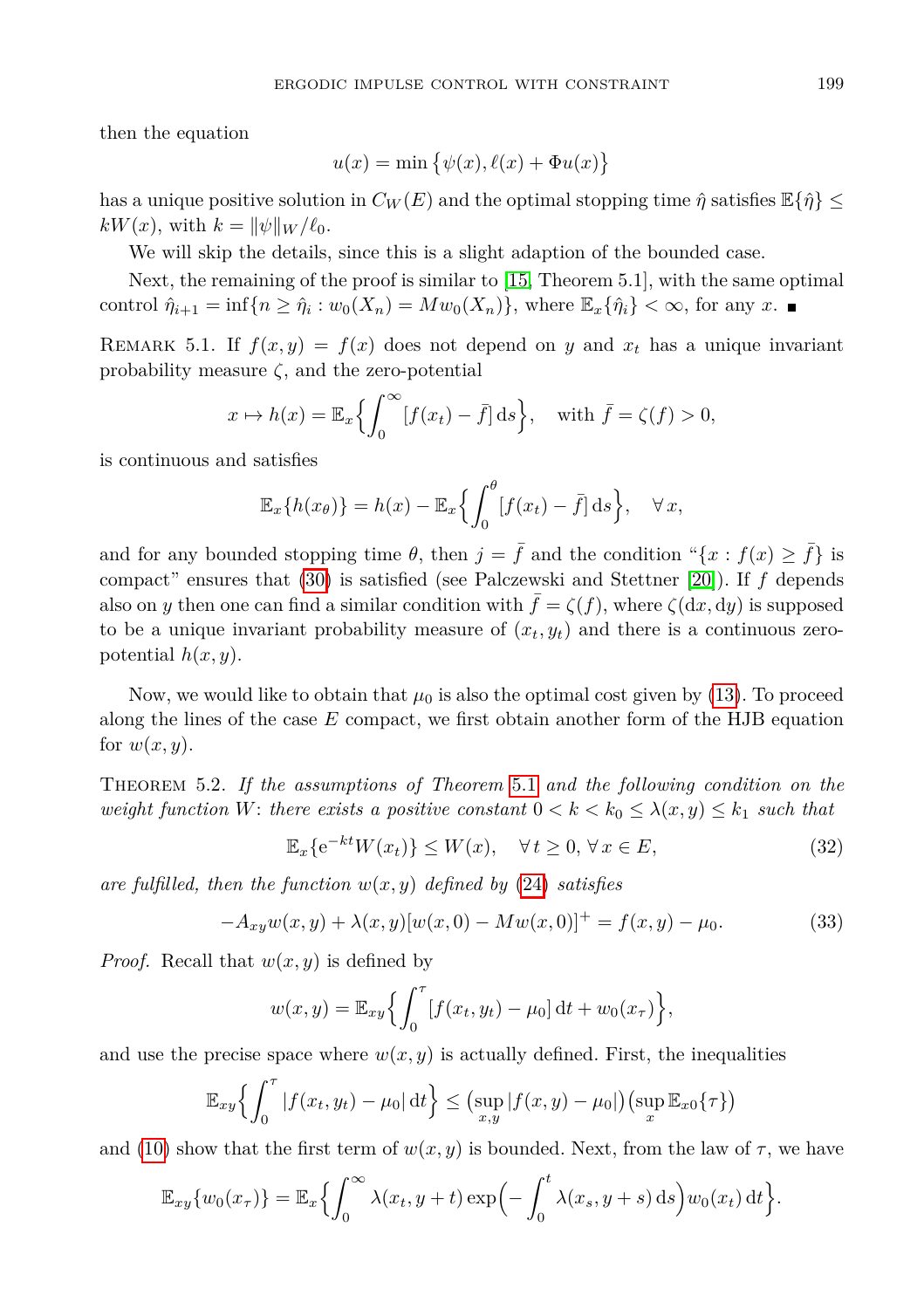Since  $w_0$  belongs to  $C_W(E)$  we have  $|w_0(x_t)| \leq ||w_0||_W W(x_t)$ , and the bound on the density *λ* yields

$$
\mathbb{E}_{xy}\{w_0(x_\tau)\} \le \int_0^\infty k_1 e^{-k_0 t} \mathbb{E}_x\{w_0(x_t)\} dt \le k_1 \|w_0\|_W \int_0^\infty e^{-(k_0 - k)t} \mathbb{E}_x\{e^{-kt}W(x_t)\} dt,
$$

and together with the hypothesis [\(32\)](#page-12-1), it follows that

$$
|\mathbb{E}_{xy}\{w_0(x_\tau)\}| \leq \frac{k_1}{k_0 - k} ||w_0||_W W(x), \quad \forall (x, y) \in E \times \mathbb{R}^+.
$$

This leads us to introduce  $C_W(E\times\mathbb{R}^+)$ , similarly to  $C_W(E)$ , as the space of all real-valued continuous functions  $v$  on  $E \times \mathbb{R}^+$  such that

$$
||v||_W = \sup\{|v(x, y)|/W(x) : (x, y) \in E \times \mathbb{R}^+\} < \infty,
$$

and to affirm that  $w(x, y)$  belongs to  $C_W(E \times \mathbb{R}^+).$ 

Now,  $w(x, y)$  can be written as

$$
w(x,y) = \mathbb{E}_x \Big\{ \int_0^\infty \exp\Big(-\int_0^t \lambda(x_s, y+s) \, ds\Big) \times \Big[f(x_t, y+t) - \mu_0 + \lambda(x_t, y+t) w_0(x_t)\Big] dt \Big\}.
$$

and the expression (see also Lemma [3.1\)](#page-6-5)

$$
\tilde{\Phi}(t)v(x,y) = \mathbb{E}_x \Big\{ \exp\Big(-\int_0^t \lambda(x_s, y+s) \,ds\Big)v(x_t, y+t)\Big\}
$$

defines a contraction semigroup on  $C_W(E \times \mathbb{R}^+)$ . Indeed, use assumption [\(32\)](#page-12-1) to check the contraction property

$$
|\tilde{\Phi}(t)v(x,y)| \leq \mathbb{E}_x \Big\{ \exp\Big(-\int_0^t \lambda(x_s, y+s) \, ds\Big)|v(x_t)|\Big\}
$$
  

$$
\leq e^{-k_0 t} ||v||_W \mathbb{E}_x \{W(x_t)\} \leq ||v||_W W(x).
$$

Thus, if *R* is the potential corresponding to  $\{\tilde{\Phi}(t): t \geq 0\}$  then the function  $w(x, y)$ becomes

$$
w(x,y) = R\varphi(x,y), \quad \text{with} \quad \varphi(x,y) = f(x,y) - \mu_0 + \lambda(x,y)w_0(x),
$$

and again, if view of assumption [\(32\)](#page-12-1), *R* is a (linear) bounded operator on  $C_W(E \times \mathbb{R}^+)$ . Therefore, by means of Dynkin [\[5,](#page-18-4) Theorem 1.7', pp. 41–42], the function *w* is the solution of the equation

$$
-(A_x+\partial_y)w+\lambda w=f-\mu_0+\lambda w_0,
$$

where  $A_x + \partial_y - \lambda$  is the weak generator of  $\{\tilde{\Phi}(t) : t \geq 0\}.$ 

Since [\[15,](#page-19-4) Lemma 5.6] is still valid under the current assumptions, we obtain

$$
w_0(x) = \min \{w(x, 0), Mw(x, 0)\} = w(x, 0) - [w(x, 0) - Mw(x, 0)]^+;
$$

and rearranging the terms in the previous equation for  $w(x, y)$ , we deduce

$$
-A_{xy}w + \lambda [w(x, 0) - Mw(x, 0)]^{+} = f - \mu_0
$$

as desired.

<span id="page-13-0"></span>REMARK 5.2. As seen in the next section, condition [\(32\)](#page-12-1) is not very restrictive.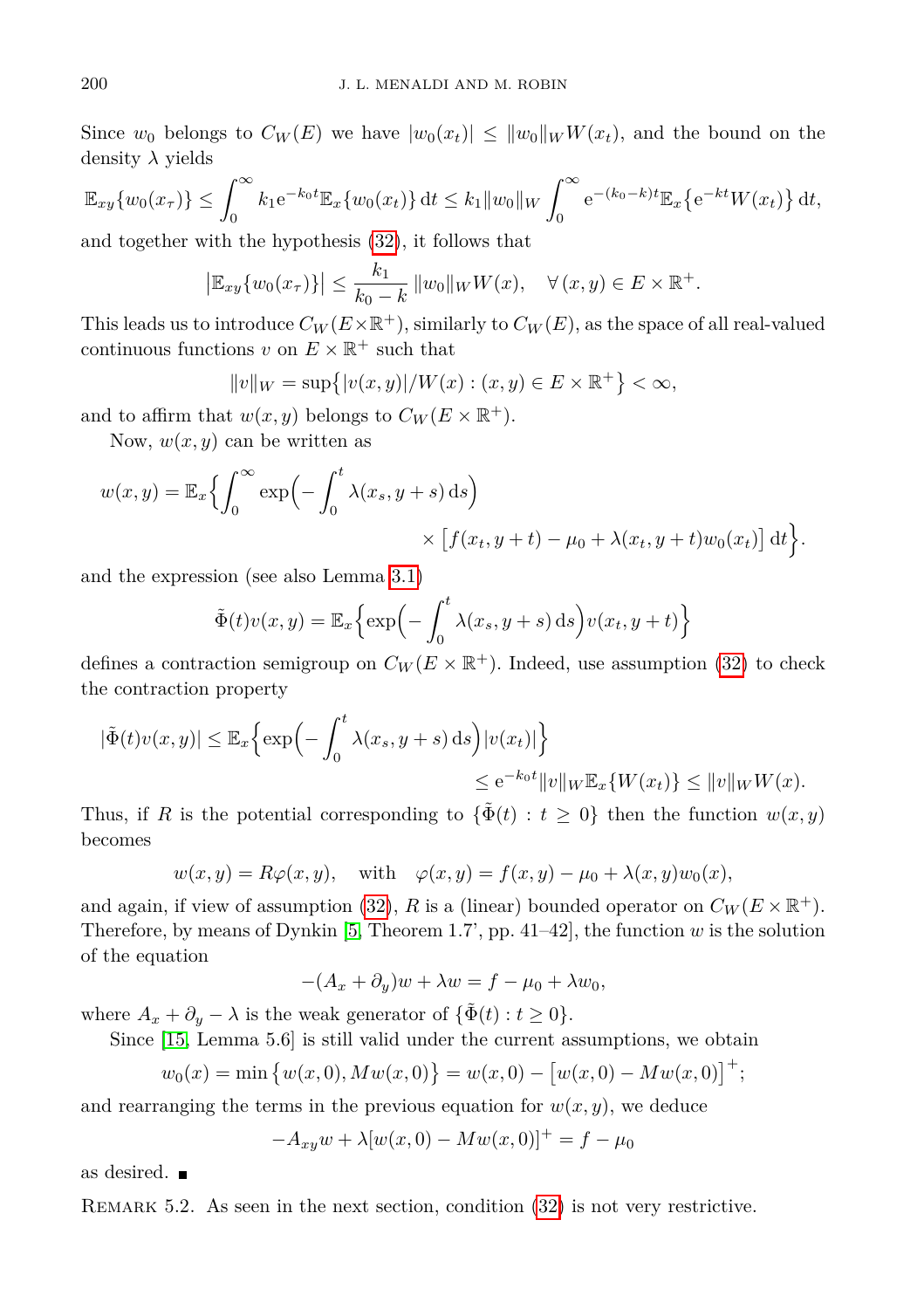LEMMA 5.1. *Define*  $V_{w^+} \subset V$ *, the class of controls satisfying* 1 *T*  $\mathbb{E}_{xy}^{\nu} \left\{ w^{+}(x_{T}, y_{T}) \right\} \to 0 \text{ as } T \to \infty.$ 

*Under the assumptions of Theorem* [5.2](#page-12-2) *we have*

 $\mu_0 \leq J(x, y, \nu), \quad \forall \nu \in \mathcal{V}_{w+},$ 

*provided*  $V_{w^+} \neq \emptyset$ *.* 

*Proof.* Since assumption [\(32\)](#page-12-1) yields, for every  $t \geq 0$ ,  $x, y$ ,

$$
\mathbb{E}_{xy}|w(x_t, y_t)| \leq ||w||_W \mathbb{E}\{W(x_t)\} \leq e^{k_0 t} W(x) < \infty,
$$

the HJB equation [\(33\)](#page-12-3) implies that

$$
M_t = \int_0^t [f(x_s, y_s) - \mu_0] \, ds + w(x_t, y_t)
$$

is a  $P_{xy}$ -submartingale. As in [\[15,](#page-19-4) Theorem 5.8], since<sup>[2](#page-14-0)</sup>

<span id="page-14-1"></span>
$$
w(x_{\theta_i}^{i-1}, 0) \le c(x_{\theta_i}^{i-1}, \xi_i) + w(\xi_i, 0), \quad \forall i \ge 1,
$$

we deduce that

$$
w(x,y) \leq \mathbb{E}_x^{\nu} \Big\{ \int_0^T [f(x_t, y_t) - \mu_0] dt + \sum_{i=1}^{\infty} c(x_{\theta_i}^{i-1}, \xi_i) \mathbb{1}_{\theta_i < T} + w(x_T, y_T) \Big\}.
$$

Hence, dividing by *T* and letting  $T \to \infty$  we deduce that  $\mu_0 \leq J(x, y, \nu)$ , as long as  $\nu$ belongs to  $\mathcal{V}_{w+}$ .

<span id="page-14-2"></span>LEMMA 5.2. *Define*  $V_{w^-} ⊂ V$  *similarly to the class*  $V_{w^+}$  *with*  $w^-$  *replacing*  $w^+$ *. Under the assumptions of Theorem* [5.2](#page-12-2) *and*  $\hat{\nu} \in V_{w^-}$  *we have*  $\mu_0 \leq J(x, y, \hat{\nu})$ *.* 

*Proof.* Let  $(\theta, \xi)$  be the first impulse of an arbitrary admissible impulse control  $\nu$  in  $\mathcal{V}$ , and *T* be a finite stopping time. We are going to show that

$$
\mathbb{E}_{xy}^{\nu} \Big\{ \int_0^{\theta} [f(x_t, y_t) - \mu_0] dt + c(x_\theta^0, \xi) + w(\xi, 0) \Big\}
$$
  
\n
$$
\geq \mathbb{E}_{xy}^{\nu} \Big\{ \int_0^{T \wedge \theta} [f(x_t, y_t) - \mu_0] dt + \mathbb{1}_{\theta < T} [c(x_\theta^0, \xi) + w(\xi, 0)] + \mathbb{1}_{\theta \geq T} w(x_T, y_T) \Big\}. \quad (34)
$$

Indeed, it was seen that  $M_t$  is a  $P_{xy}$  submartingale, and thus  $E_{xy}\{M_\theta | \mathcal{F}_{T\wedge\theta}\}\geq M_{T\wedge\theta}$ , i.e.,

$$
\mathbb{E}_{xy}^{\nu} \Big\{ \int_0^{\theta} [f(x_t, y_t) - \mu_0] dt + w(x_\theta^0, y_\theta) \mid F_{T \wedge \theta} \Big\} \ge \int_0^{T \wedge \theta} [f(x_t, y_t) - \mu_0] dt + w(x_{T \wedge \theta}^0, y_{T \wedge \theta}).
$$
  
This yields

r ms yield

$$
\mathbb{E}_x^{\nu} \left\{ \int_0^{\theta} \left[ f(x_t, y_t) - \mu_0 \right] dt + \mathbb{1}_{\theta \ge T} w(x_T^0, y_T) + \mathbb{1}_{\theta < T} w(x_\theta^0, y_\theta) \middle| \mathcal{F}_{T \wedge \theta} \right\} \n\ge \int_0^{T \wedge \theta} \left[ f(x_t, y_t) - \mu_0 \right] dt + \mathbb{1}_{\theta \ge T} w(x_T^0, y_T) + \mathbb{1}_{\theta < T} w(x_\theta^0, y_\theta),
$$

<span id="page-14-0"></span><sup>&</sup>lt;sup>2</sup>this inequality holds at impulse times, even if in general we do not have  $w \leq Mw$ .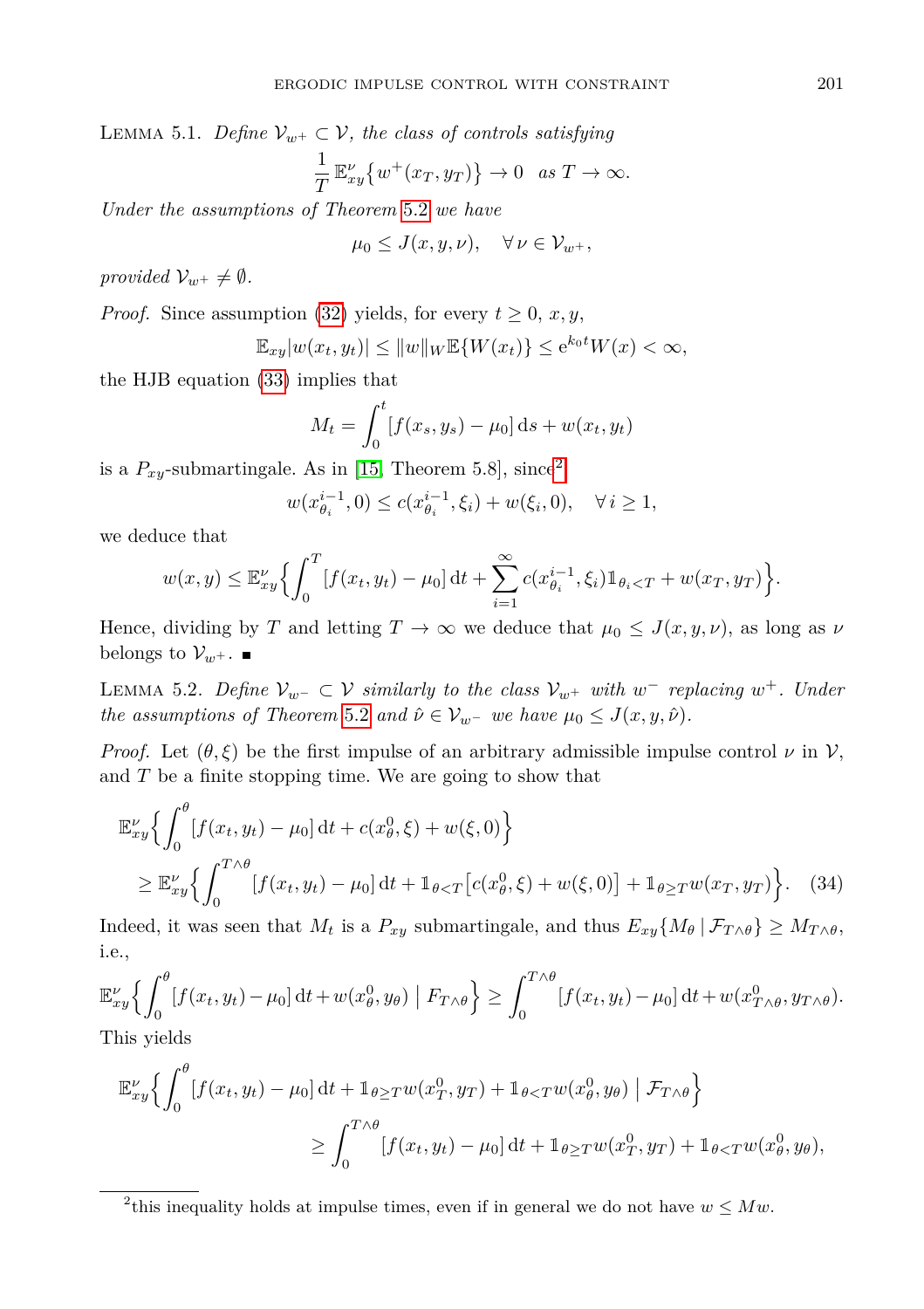and, after remarking that  $1_{\theta < T} w(x_\theta^0, y_\theta)$  is  $\mathcal{F}_{T \wedge \theta}$  measurable, adding  $1_{\theta < T} [c(x_\theta^0, y_\theta) +$  $w(\xi, 0)$  on both sides, and taking expectation, we have

$$
\mathbb{E}_{xy}^{\nu} \Big\{ \int_0^{\theta} [f(x_t, y_t) - \mu_0] dt + \mathbb{1}_{\theta \ge T} w(x_T^0, y_T) + \mathbb{1}_{\theta < T} [c(x_\theta^0, y_\theta) + w(\xi, 0)] \Big\}
$$
\n
$$
\ge \mathbb{E}_{xy}^{\nu} \Big\{ \int_0^{T \wedge \theta} [f(x_t, y_t) - \mu_0] dt + \mathbb{1}_{\theta \ge T} w(x_T^0, y_T) + \mathbb{1}_{\theta < T} [c(x_\theta^0, y_\theta) + w(\xi, 0)] \Big\}.
$$

Now, we have seen that, at impulse times,

$$
w(x_{\theta}^0, y_{\theta}) \le c(x_{\theta}^0, \xi) + w(\xi, 0)
$$

and hence, using this on the left hand side, we obtain [\(34\)](#page-14-1).

Let us verify that if  $\hat{\nu}$  belongs to  $\mathcal{V}_{w}$ − (which is defined similarly to  $\mathcal{V}_{w+}$ ), then  $\mu_0 \geq J(\hat{\nu}).$ 

Indeed, from the explicit optimal stopping time representation (as in [\[15\]](#page-19-4))

$$
w(x,y) = \inf_{\theta} \mathbb{E}_{xy} \left\{ \int_0^{\theta} \left[ f(x_t, y_t) - \mu_0 \right] dt + M w(x_{\theta}, 0) \right\},\
$$

for any admissible stopping time  $\theta$ , and using the optimal stopping time  $\hat{\theta}_1$  and optimal impulse  $\hat{\xi}_1$  (corresponding to a minimizer of  $Mw$ ), we obtain

$$
w(x,y) \geq \mathbb{E}_{xy}^{\hat{\nu}} \Big\{ \int_0^{T \wedge \hat{\theta}_1} [f(x_t, y_t) - \mu_0] dt + \mathbb{1}_{\hat{\theta}_1 < T} \big[ c(x_{\hat{\theta}_1}^0, \hat{\xi}_1) + w(\hat{\xi}_1, 0) \big] + \mathbb{1}_{\hat{\theta}_1 \geq T} w(x_T, y_T) \Big\}.
$$

By iterating this argument with *T* constant, it follows that

$$
\begin{aligned} w(x,0)+\mu_0 T & \geq \mathbb{E}_{x0}^{\hat{\nu}}\Big\{\int_0^{T\wedge\hat{\theta}_n}f(x_t,y_t)\,\mathrm{d} t+\sum_{i=1}^{n-1}\mathbbm{1}_{\hat{\theta}_i
$$

Dividing by *T*, letting  $T \to \infty$  and using  $w = w^+ - w^-$ , the previous inequality yields  $\mu_0 \geq J(\hat{\nu})$  as desired.  $\blacksquare$ 

<span id="page-15-2"></span>Theorem 5.3. *Under the assumptions as in Theorem* [5.2](#page-12-2)*, and assuming that ν*ˆ *belongs to* V*w*<sup>+</sup> ∩ V*w*<sup>−</sup> *, i.e.,*

<span id="page-15-1"></span>
$$
\frac{1}{T} \mathbb{E}_{xy}^{\nu} \{|w(x_T, y_T)|\} \to 0 \quad \text{as} \quad T \to \infty.
$$
 (35)

<span id="page-15-0"></span>*we have*

$$
\mu_0 = \inf \{ J(x, y, \nu) : \nu \in \mathcal{V}_{w^+} \} = J(x, y, \hat{\nu}), \tag{36}
$$

*where the constant*  $\mu_0$  *and the optimal feedback control*  $\hat{\nu}$  *are as in Theorem* [5.1](#page-11-2)*, translated*  $by \tau$ *, see* [\(7\)](#page-3-3).

*Proof.* From Lemmas [5.1](#page-13-0) and [5.2,](#page-14-2)  $\mu_0 \leq J(\nu)$ , for every  $\nu \in V_{w^+}$  and  $\mu_0 \geq J(\hat{\nu})$ , and since  $\hat{\nu} \in \mathcal{V}_{w+}$ , we deduce [\(36\)](#page-15-0).

## REMARK 5.3.

(a) If *w* is bounded then, obviously,  $\mathcal{V}_{w+} = \mathcal{V}_{w-} = \mathcal{V}$  and assumption [\(35\)](#page-15-1) of Theorem [5.3](#page-15-2) is satisfied.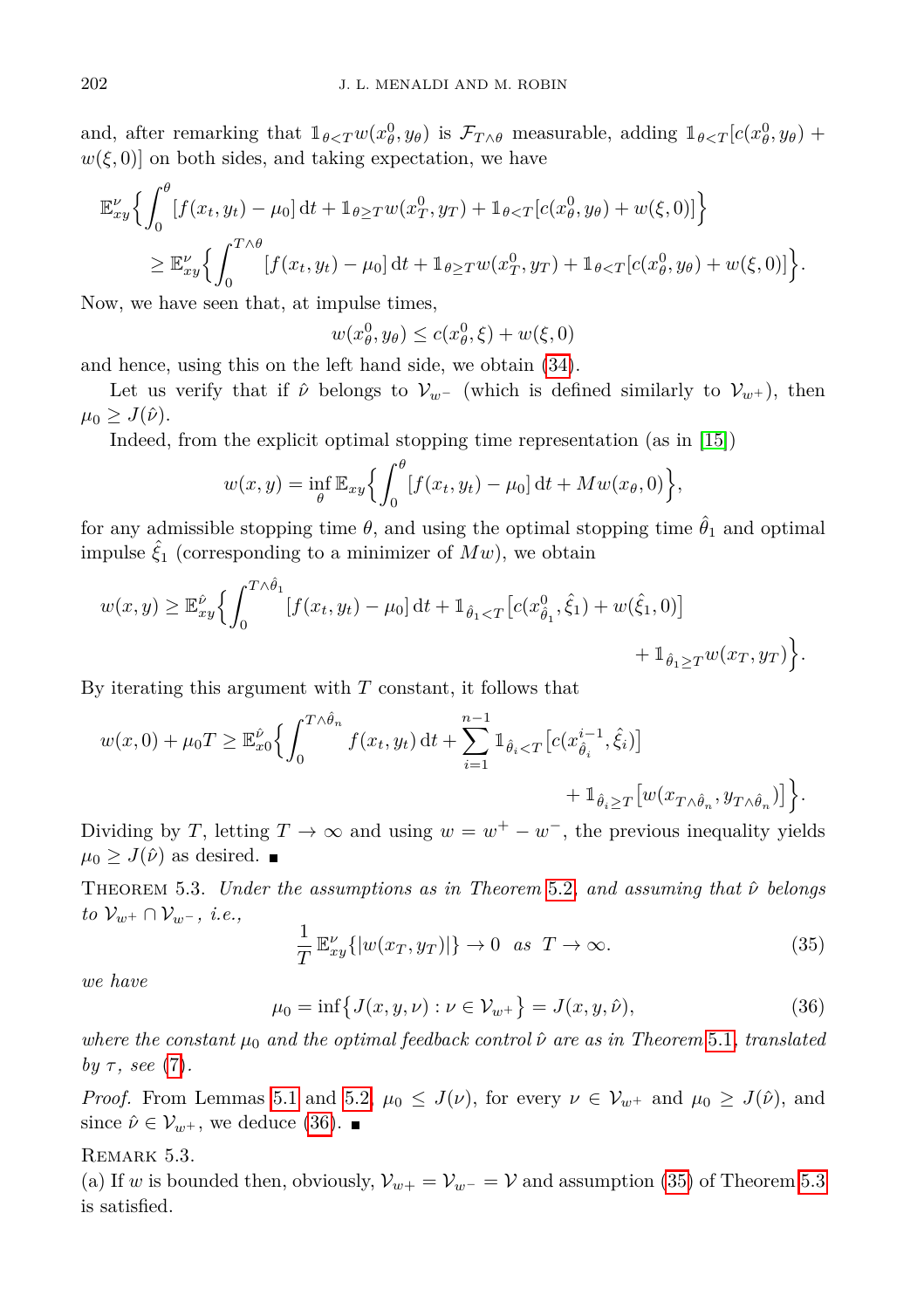(b) Also, based on the inequality

$$
\left|\mathbb{E}_x^{\nu}\{w(x_T, y_T)\}\right| \leq \|w\|_W \mathbb{E}_x^{\nu}\{W(x_T)\},\
$$

if we assume that

$$
A_x W(x) \le -\beta W(x) + b, \quad \beta > 0,
$$

then one can show that for  $\nu = 0$  (no control), we have

$$
\lim_{T \to \infty} \frac{1}{T} \mathbb{E}_x^0 \{ W(x_T) \} = 0,
$$

i.e.,  $\nu = 0$  belongs to  $\mathcal{V}_{w+}$  and  $\mathcal{V}_{w-}$ , which are therefore nonempty subset of admissible impulse controls.

Now, let us mention some cases (examples and comments) where our assumptions are satisfied.

<span id="page-16-0"></span>**6. About the ergodicity condition.** If we assume that there exists a norm-like (or Lyapunov type) function  $V(x) \geq 1$ , for every *x* in *E* (i.e., also  $V(x) \to \infty$  as  $|x| \to \infty$ , and in the domain of the extended generator) and constant  $\beta > 0$  and  $\gamma \geq 0$  such that  $A_xV(x) \le -\beta V(x) + \gamma$ , where *A* is the infinitesimal generator of  $x_t$ ; then  $PV(x) \le$  $\beta'V(x) + \gamma'$  for some constants  $0 < \beta' < 1$  and  $\gamma' \geq 0$ , where *P* is the operator given by [\(27\)](#page-10-2). Indeed, to check this assertion, use Dynkin's formula and the assumptions on *V* to get

$$
PV(x) = \mathbb{E}_{x0}\{V(x_{\tau})\} \le V(x) - \beta \mathbb{E}_{x0}\left\{\int_0^{\tau} V(x_t) dt\right\} + \gamma \mathbb{E}_{x0}\{\tau\}.
$$

Moreover, one checks that

$$
\mathbb{E}_{x0}\left\{\int_{0}^{\tau} V(x_t) dt\right\} = \mathbb{E}_{x}\left\{\int_{0}^{\infty} \exp\left(-\int_{0}^{t} \lambda(x_s, s) ds\right) V(x_t) dt\right\}
$$

$$
\geq \varepsilon \mathbb{E}_{x}\left\{\int_{0}^{\infty} \exp\left(-\int_{0}^{t} \lambda(x_s, s) ds\right) V(x_t) \lambda(x_t, t) dt\right\} = \varepsilon PV(x),
$$

with  $\varepsilon = 1/\sup\{\lambda(x, y) : x, y\}$  (i.e.,  $\geq 1/k_1$ ). Hence  $PV(x) \leq V(x) - \beta \varepsilon PV(x) + \gamma'$ , with  $\gamma' = \gamma \sup_{x \in E} \mathbb{E}_{x0} {\tau} = \gamma a_2$  (see Remark [2.3\)](#page-3-0) and finally the desired inequality with  $\beta' = 1/(1 + \beta \varepsilon)$  follows.

Now, for instance, if for any compact set  $C \subset E$  there exist a constant  $0 < \alpha < 1$  and a probability *ν* such that

$$
P1_B(x) \ge \alpha 1_C(x)\nu(B), \quad \forall B \in \mathcal{B}(E),
$$

then the condition  $PV(x) \leq \beta' V(x) + \gamma'$  for every *x* in *E* is equivalent to  $PV(x) \leq$  $\beta_1 V(x) + \beta_2 \mathbb{1}_C(x)$  for every *x* in *E*, for some constants  $0 < \beta_1 < 1$  and  $\beta_2 \geq 0$  and a compact *C* (this is a particular case of Meyn and Tweedie [\[18,](#page-19-14) Lemma 15.2.8, pp. 379–380]).

Another point is that under the same assumption  $A_x V(x) \leq -\beta V(x) + \gamma$  for every x in *E*, we deduce that for any constant  $k > 0$  the function  $V_k(x) = V(x) + \gamma/k$  satisfies  $A_xV_k(x) \leq kV_k(x)$  for every x in E. (Indeed,  $A_xV_k(x) = A_xV(x) \leq kV(x) + \gamma = kV_k(x)$ ) Since  $V_k \geq V \geq 1$  we have  $\mathbb{E}_x\{e^{-kt}V_k(x_t)\} \leq V_k(x)$  for every *x* in *E* and  $t \geq 0$ . This means that the condition  $A_x V(x) \leq -\beta V(x) + \gamma$  for every *x* in *E* implies that the property [\(32\)](#page-12-1) on the weight function *W* required in Theorem [5.1](#page-11-2) is satisfied.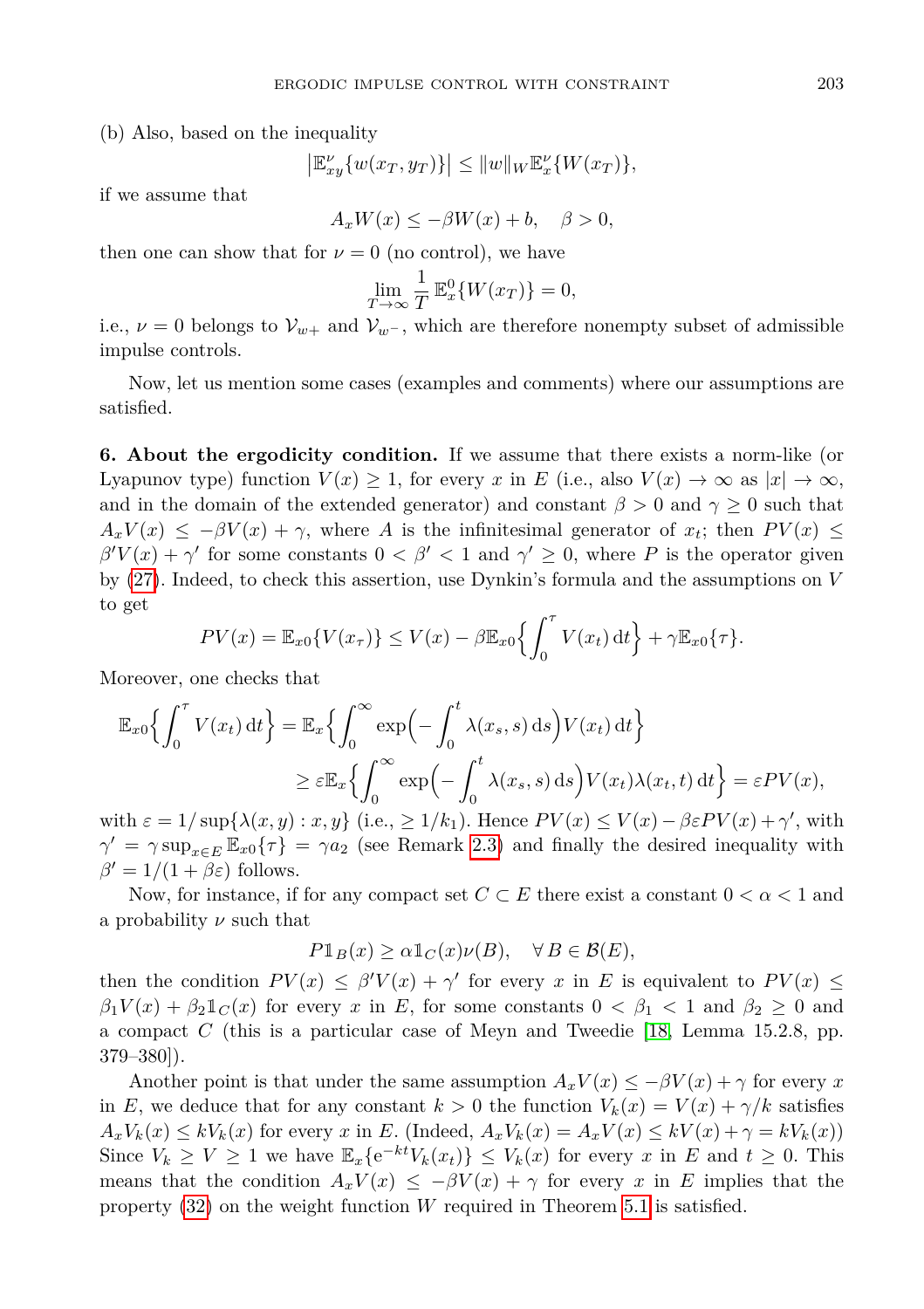Remark 6.1. Note that in Meyn and Tweedie [\[17,](#page-19-15) Theorem 6.1, pp. 536–537] it is proved that the condition  $A_x V(x) \leq -\beta V(x) + \gamma$  for every *x* in *E* implies (in particular) the exponential ergodicity of  $x_t$ . It should be observed that this condition is to be written with truncation of the process  $x_t$ , i.e., first get an increasing sequence  $\{\mathcal{O}_n\}$  of open sets with compact closure and such that  $\mathcal{O}_n \uparrow E$ , and then consider the first entrance time  $T_n$  of  $E \setminus \mathcal{O}_n$ . Thus, define  $x_t^n = x_t$  for any  $t < T_n$  and  $x_t^n = x_n^*$  for any  $t \ge T_n$ , with a fixed state  $x_n^*$  in  $E \setminus \mathcal{O}_n$  (e.g.,  $x_n^* = x_{T_n}^n$ ) and  $A_x^n$  the extended generator of  $x_t^n$ , so that the condition becomes  $A_x^n V(x) \le -\beta V(x) + \gamma$  for every *x* in  $\mathcal{O}_n$ .

Proposition 6.1. *If, besides the assumptions of Theorem* [5.1](#page-11-2)*, we assume also that*

(i)  $\Gamma(x) \subset K$ *, for every x* and some fixed compact set K;

(ii) *for some*  $Y > 0$  *the stopping time*  $T_{KY} = \inf\{t > 0 : (x_t, y_t) \in K \times [0, Y]\}$  *satisfies*  $E{T_{KY}} < \infty$ , for every *x*, *y*;

(iii)  $L = \{(x, y) : f(x, y) \leq \mu_0\}$  *is compact and*  $T_L = \inf\{t > 0 : (x_t, y_t) \in L\}$  *satisfies*  $\mathbb{E}_{xy}\{T_L\} < \infty$ , for every *x*, *y*;

*then the function w is bounded and therefore the conditions of Theorem* [5.3](#page-15-2) *are satisfied*  $(\text{actually}, \mathcal{V}_{w+} = \mathcal{V}_{w-} = \mathcal{V}).$ 

*Proof.* First we show that *w* is bounded above and next below. Indeed, for any function *v* locally bounded in *E* (in particular continuous), assumption [\(15\)](#page-5-2) on the switching cost *c* yields

$$
c_0 + \inf_{\xi \in K} v(\xi) \leq Mv(x) \leq ||c|| + \sup_{\xi \in K} v(\xi),
$$

and therefore,  $w_0 \leq Mw_0$  implies  $w_0 \leq ||c|| + \sup_{\xi \in K} w_0(\xi) = b_1$ . Hence, from

$$
w(x,y) = \mathbb{E}_{xy} \left\{ \int_0^{\tau_1} \left[ f(x_s, y_s) - \mu_0 \right] ds + w_0(x_{\tau_1}) \right\}
$$

it follows that  $w(x, y) = \varphi(x, y) + \mathbb{E}_{xy}\{w_0(x_{\tau_1})\}$  with  $\varphi$  bounded, i.e.,  $w^+(x, y) \le ||\varphi|| + b_1$ , and  $b_1$  can be assumed nonnegative. Thus  $w^+$  is bounded.

Next, using inequality [\(34\)](#page-14-1) with  $T = T_{KY} \wedge T_L$ , and observing that  $f - \mu_0 \geq 0$  for any  $0 \le t \le T$ , we have

$$
w(x,y) \ge \mathbb{E}_{xy}^{\nu} \{ \mathbb{1}_{\theta < T} \left[ c(x_{\theta}^{0}, \xi) + w(\xi, 0) \right] + \mathbb{1}_{\theta \ge T} w(x_{T}, y_{T}) \} \\ \ge \mathbb{E}_{xy} \{ \mathbb{1}_{\theta < T} \} \left[ \inf_{x, \xi} c(x, \xi) + \inf_{\xi \in K} w(\xi, 0) \right] \\ + \mathbb{E}_{xy} \{ \mathbb{1}_{\theta \ge T} \} \inf \{ w(x, y) : (x, y) \in (K \times [0, Y]) \cup L \},
$$

i.e.,  $w(x, y)$  is necessarily bounded below.

**7. Diffusion processes.** Consider a diffusion in  $E = \mathbb{R}^d$  given by  $dx_t = b(x_t) +$  $\sigma(x_t)$  d*B*<sub>*t*</sub> with *b* and  $\sigma$  are continuously differentiable functions, *b* having linear growth, *σ* being bounded, and  $\sigma \sigma^*$  is strictly elliptic (uniformly in *x*). Classic results on the diffusion processes (e.g., Friedman  $[7,$  Sections 1.6 and 2.4, pp. 22–25 and pp. 42–48], Ladyženskaja et al. [\[9,](#page-19-17) Section IV.11, pp. 356–364], and references therein) show that  $x_t$ admits a transition density function  $p(x, t, x')$ , which is strictly positive and continuous in *x*, *x*<sup>'</sup>. As a consequence, given any  $t^*$  > 0 and any compact  $C \subset \mathbb{R}^d$  there exist a constant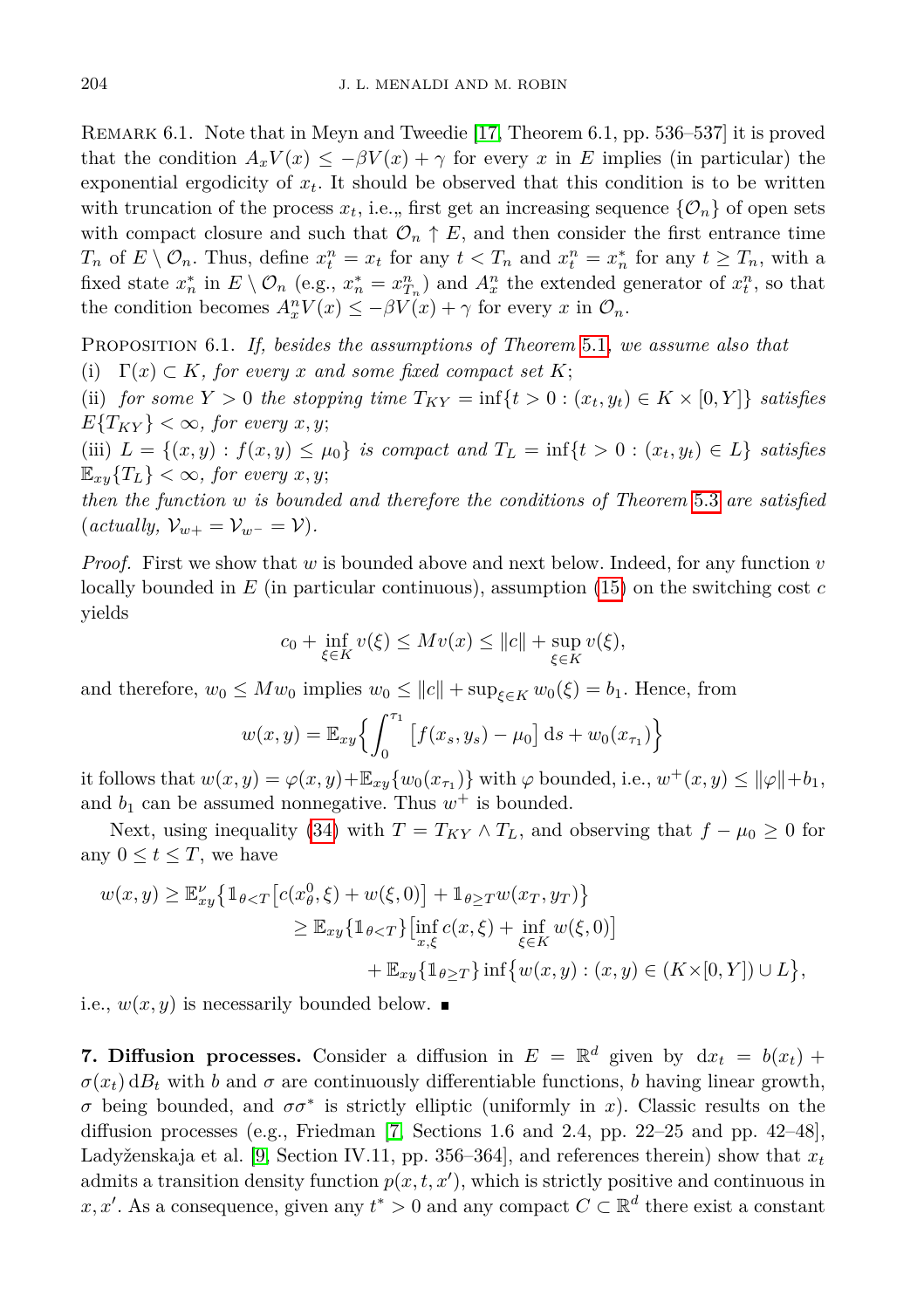$0 < \alpha < 1$  and a probability  $\nu$  such that

$$
P(x,t^*,B) = \int_B p(x,t^*,x') dx' \ge \alpha \mathbb{1}_C(x)\nu(B), \quad \forall B \in \mathcal{B}(\mathbb{R}^d), \forall x \in \mathbb{R}^d.
$$

Equivalently, for any  $k > 0$ , a similar property holds for the resolvent chain corresponding to the kernel

$$
R_k(x, B) = \int_0^\infty k e^{-kt} (\Phi(t) \mathbb{1}_B)(x) dt,
$$

i.e., for any compact  $C \subset \mathbb{R}^d$  there exist a constant  $0 < \alpha < 1$  and a probability  $\nu$  such that

$$
R_k(x, B) \ge \alpha \mathbb{1}_C(x)\nu(B), \quad \forall B \in \mathcal{B}(\mathbb{R}^d), \ \forall x \in \mathbb{R}^d.
$$

As a consequence, since

$$
P(x, B) = \mathbb{E}_x \Biggl\{ \int_0^\infty \exp\Biggl(-\int_0^t \lambda(x_s, s) \, ds\Biggr) \lambda(x_t, t) \mathbb{1}_B(x_t) \, dt \Biggr\}
$$
  

$$
\geq \frac{k_0}{k_1} R_{k_1}(x, B) \geq \frac{k_0}{k_1} \alpha \mathbb{1}_C(x) \nu(B),
$$

we deduce that

$$
P(x, B) \ge \beta_0 \mathbb{1}_C(x)\nu(B), \quad \forall \, B \in \mathcal{B}(\mathbb{R}^d), \, \forall \, x \in \mathbb{R}^d,
$$

as assumed in [\(21\)](#page-6-4).

Now in view of Section [6](#page-16-0) we see that if there exists a Lyapunov function such that  $A_x V(x) \le -\beta V(x) + \gamma$  for every *x* in  $\mathbb{R}^d$  then the whole hypothesis [\(21\)](#page-6-4) is satisfied as well as the additional condition of Theorem [5.1.](#page-11-2) Also, the Markov process  $x_t$  is exponentially ergodic and one can show that when the function  $f(x, y) = f(x)$  depend only on *x*, there exists a function  $h(x)$  satisfying the additional assumption of Section [5.](#page-11-3)

Finally, if we are in the case of  $\Gamma(x) \subset K_0$ , a fixed compact, for every x in  $\mathbb{R}^d$ , then that all the results of Section [5](#page-11-3) are valid. Moreover, as a simple example with the Lyapunov function  $V(x) = x^2 + 1$  is the diffusion  $x_t$  in R defined by  $dx_t = -x_t dt + \sigma(x_t) dB_t$ , with *σ* continuous and bounded, and such that  $\sigma^2(x) \ge \alpha_0 > 0$ . Certainly, more complicate examples can be found in Meyn and Tweedie [\[17,](#page-19-15) Section 8, pp. 537–539].

Some classes of diffusion processes with jumps give examples satisfying our ergodic assumptions, e.g., Masuda [\[12\]](#page-19-18).

#### **References**

- <span id="page-18-2"></span>[1] A. Bensoussan, *Dynamic Programming and Inventory Control*, Stud. Probab. Optim. Statist., IOS Press, Amsterdam, 2011.
- <span id="page-18-0"></span>[2] A. Bensoussan, J.-L. Lions, *Applications des inéquations variationnelles en contrôle stochastique*, Méthodes Math. Inform. 6, Dunod, Paris, 1978.
- <span id="page-18-1"></span>[3] A. Bensoussan, J.-L. Lions, *Contrôle impulsionnel et inéquations quasi-variationnelles*, Méthodes Math. Inform. 11, Gauthier-Villars, Paris, 1982.
- <span id="page-18-3"></span>[4] M. H. A. Davis, *Markov Models and Optimization*, Monogr. Statist. Appl. Probab. 49, Chapman & Hall, London, 1993.
- <span id="page-18-4"></span>[5] E. B. Dynkin, *Markov Processes*, vol. 1, Grundlehren Math. Wiss. 121, Springer, Berlin, 1965.